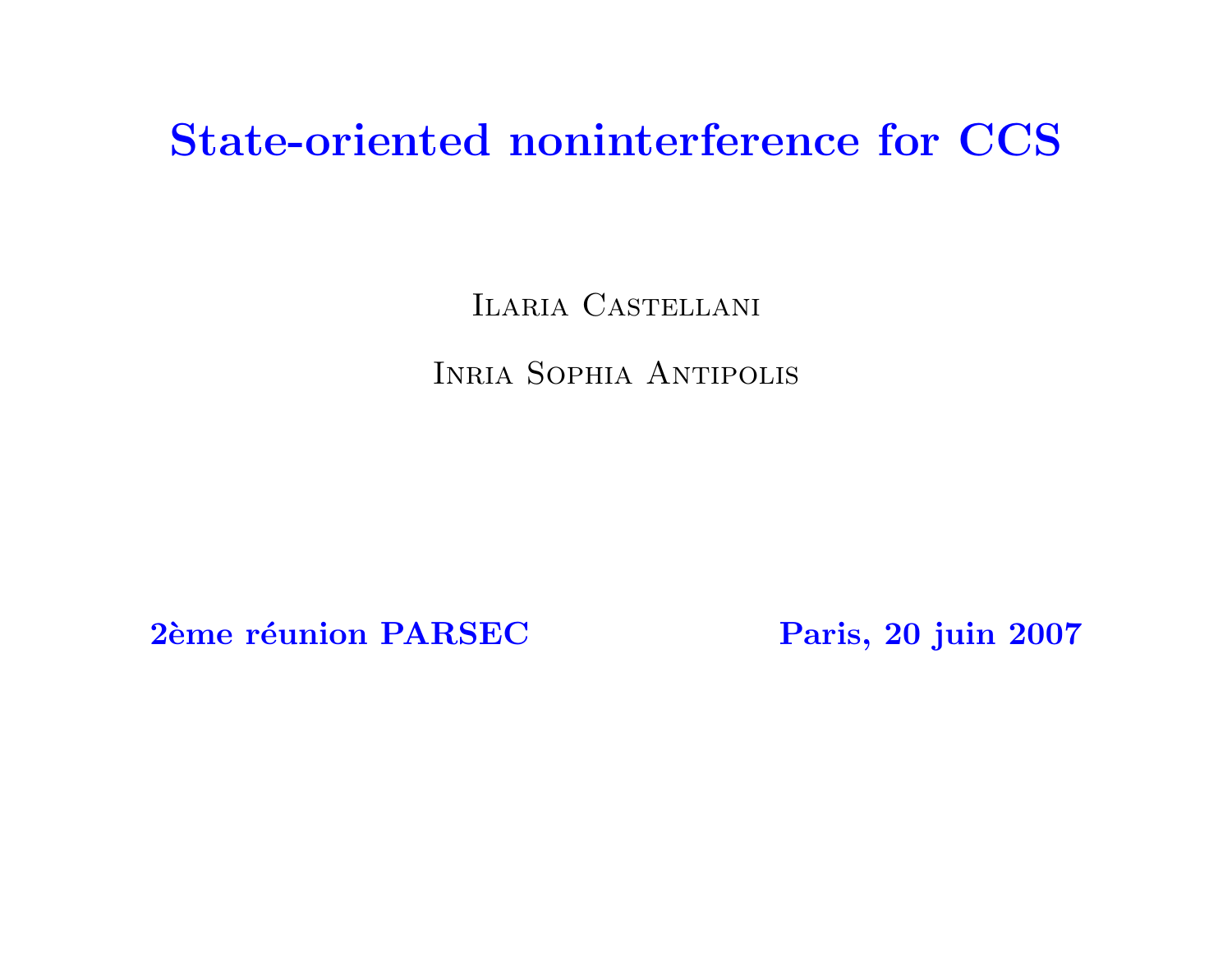# **Motivation**

- Relate language-based security and process calculi security.
- First objective: relate the noninterference property (NI) for a parallel imperative language with security properties for CCS.
- Starting point:
	- [Focardi, Rossi & Sabelfeld '05]: translation of a sequential imperative language into CCS, preserving time-sensitive NI.
	- [Honda, Yoshida, Vasconcelos '01] and following papers: translation of more powerful languages into a variant of the  $\pi$ -calculus, preserving both NI and types.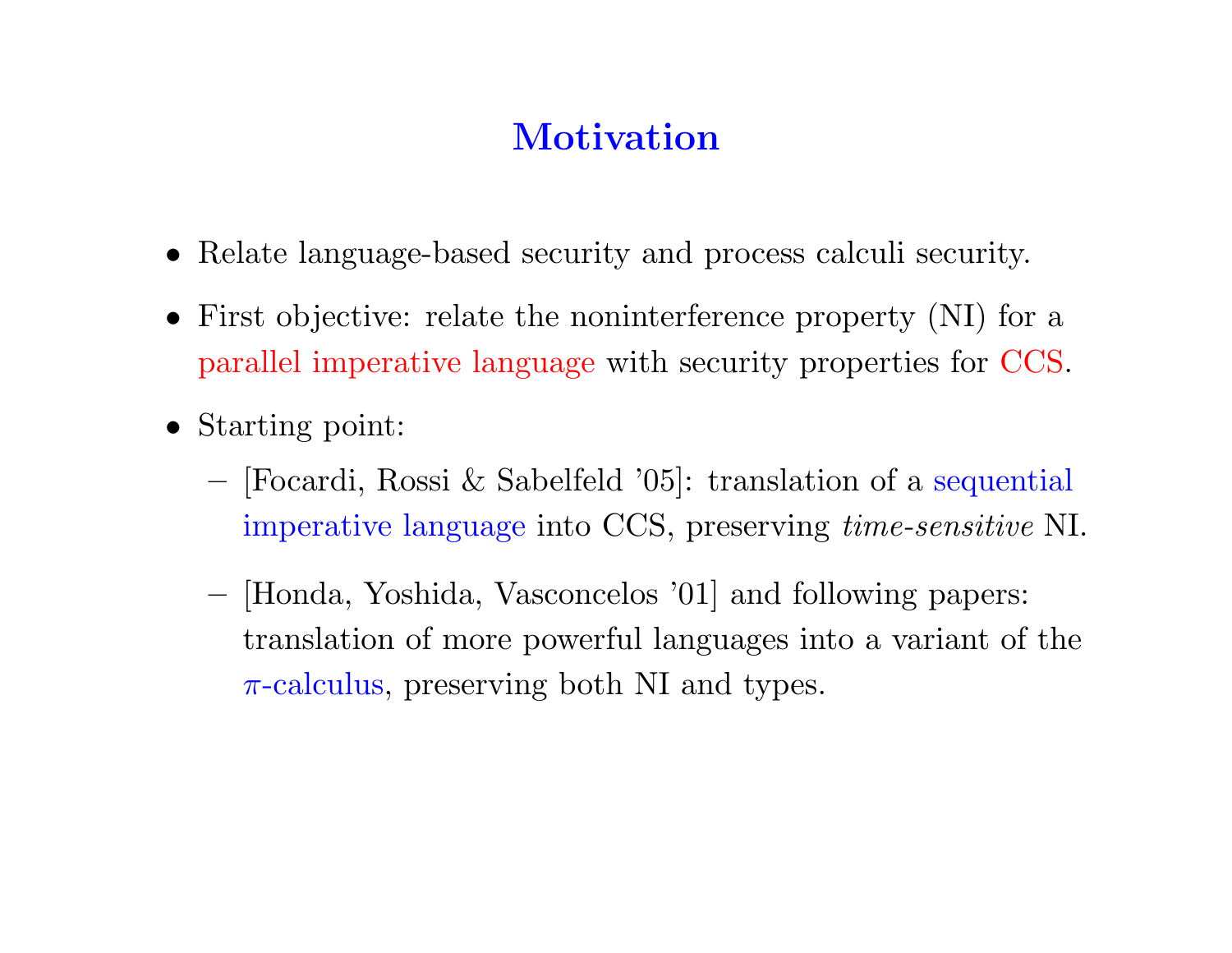# **Objective**



Translate a parallel imperative language PARIMP into the process calculus CCS, preserving both noninterference (NI) and types.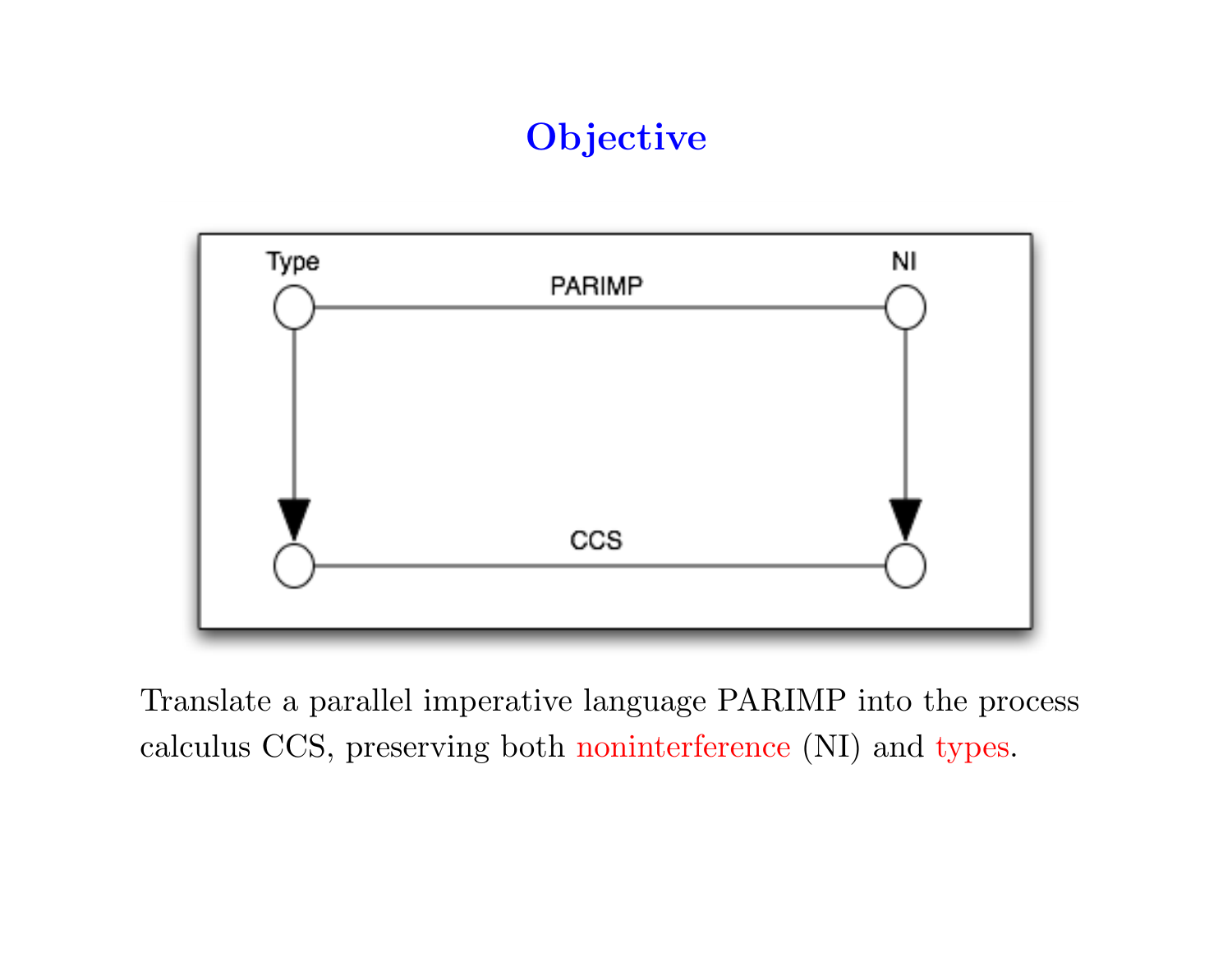# Language-based security

- Information: contained in "objects", used by "subjects".
- Objects have security levels, eg: high  $=$  secret, low  $=$  public.
- Secure information flow: no flow from high to low objects.

$$
X_L := Y_H
$$
 not secure  

$$
Z_H := Y_H ; X_L := 0
$$
 secure secure

- Imperative languages:
	- Subjects = programs. Objects = variables. Tools:
	- (self-)bisimulation to formalise the security property;
	- type systems to statically ensure it.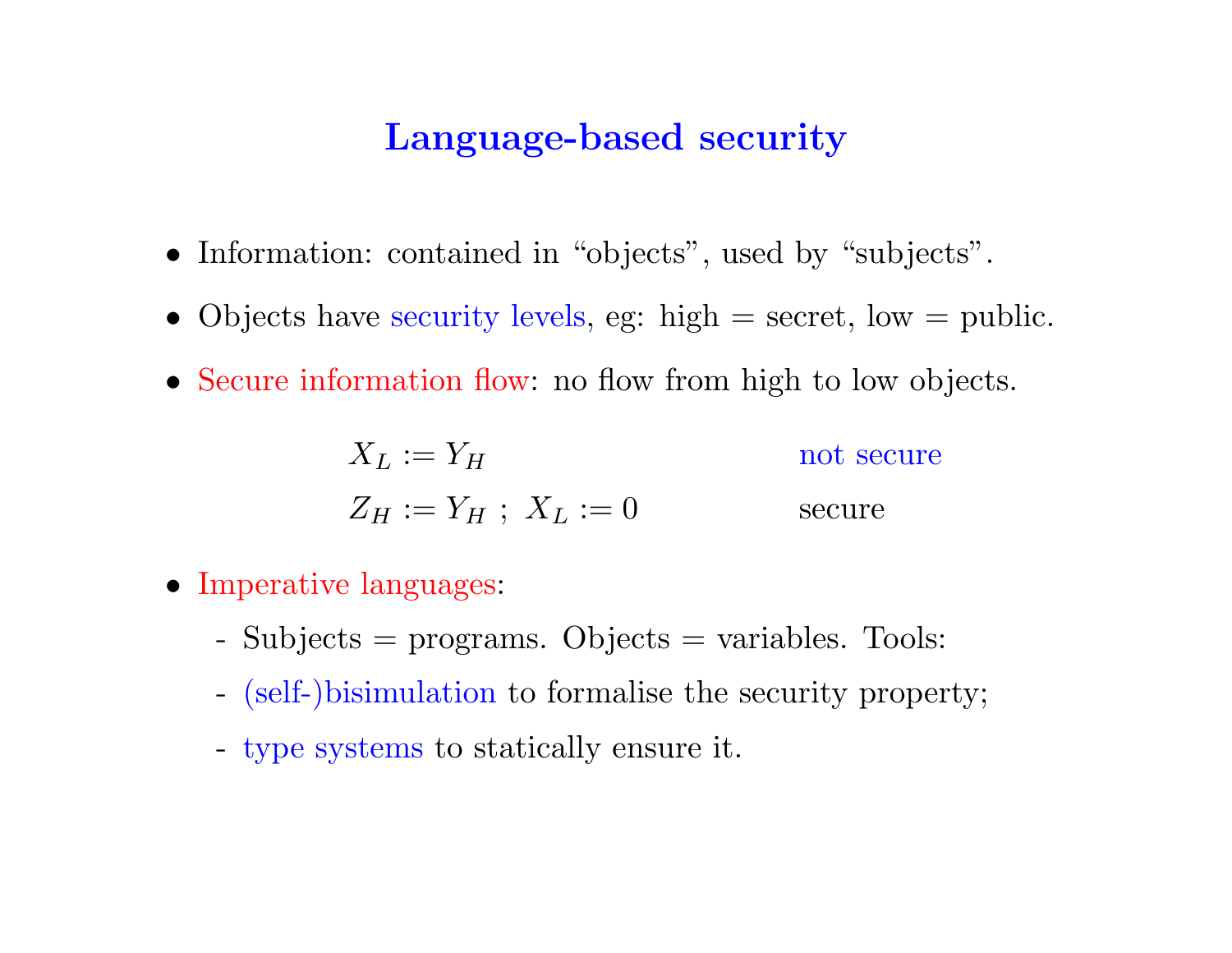#### Process calculi security

• Subjects = processes. Objects = channels  $a, b, c \ldots$ 

$$
a_h(x).\overline{b}_\ell\langle x\rangle
$$
 not secure

• Data flow and control flow are closely intertwined:

$$
a_h(x)
$$
.  $\overline{b}_\ell$  \t\t  $a_h(x)$ .  $\overline{b}_\ell\langle v\rangle$  \t\t  $\text{secure?}$ 

Warning ! Can be used to implement indirect insecure flows:

 $(a_h(x).$  if  $x$  then  $b_\ell$  else  $\overline{c}_\ell \mid (\, b_\ell, d_\ell\langle 0 \rangle \, + \, \, c_\ell, d_\ell\langle 1 \rangle \,) \setminus \{b_\ell, c_\ell\}$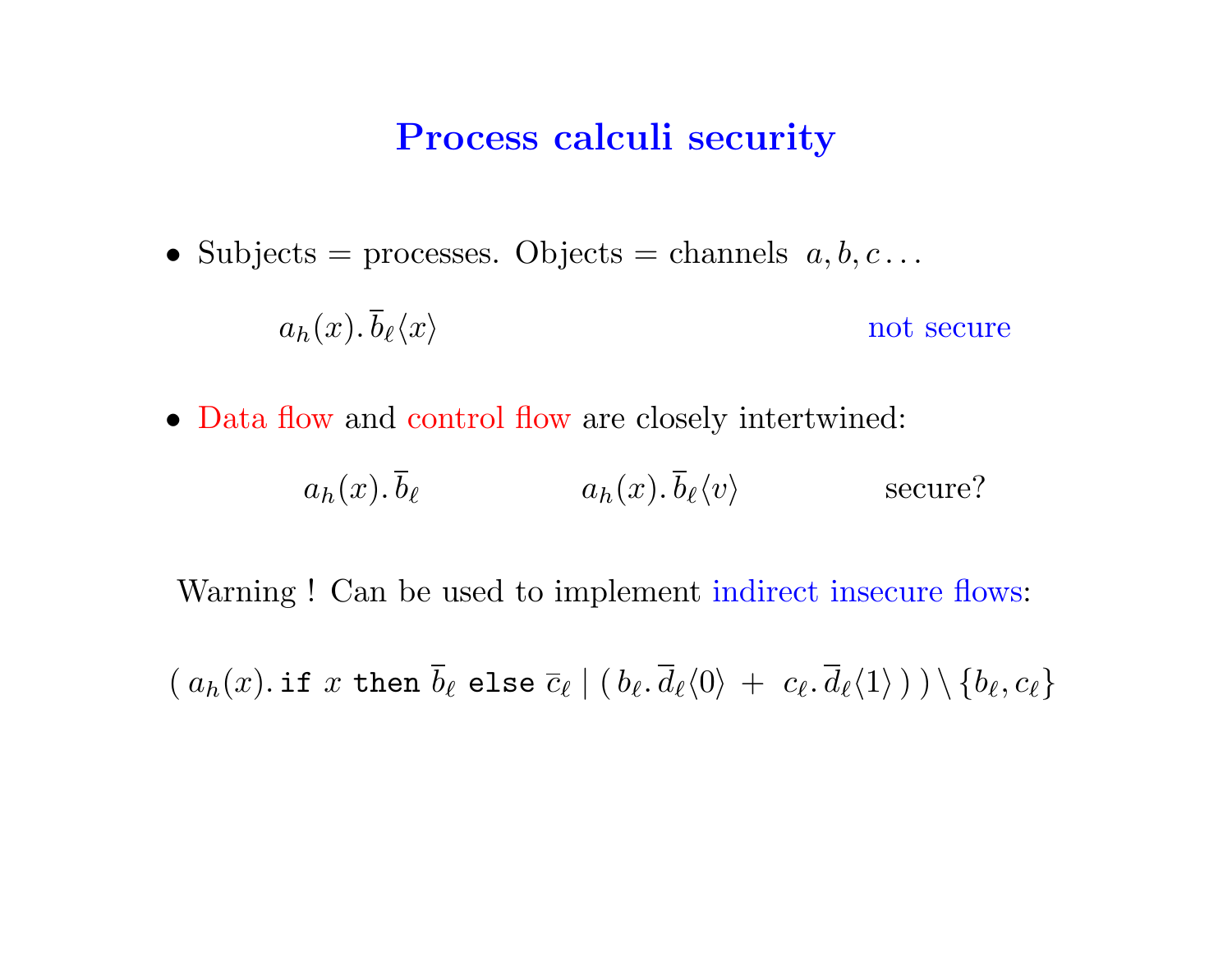#### The imperative language PARIMP

Variables X, Y, Z, values V, V' and expressions  $E, E'$ :

$$
E ::= F(X_1, \ldots, X_n)
$$

Syntax of programs (or commands)  $C, D$ :

$$
C, D \ ::= \ \texttt{nil} \ | \ X := E \ | \ C; D \ | \ (\texttt{if} \ E \ \texttt{then} \ C \ \texttt{else} \ D) \ |
$$
\n
$$
(\texttt{while} \ E \ \texttt{do} \ C) \ | \ (C \ \| D)
$$

Semantics: transitions on configurations  $\langle C, s \rangle \rightarrow \langle C', s' \rangle$  where  $s, s'$  are states (finite mappings from variables to values).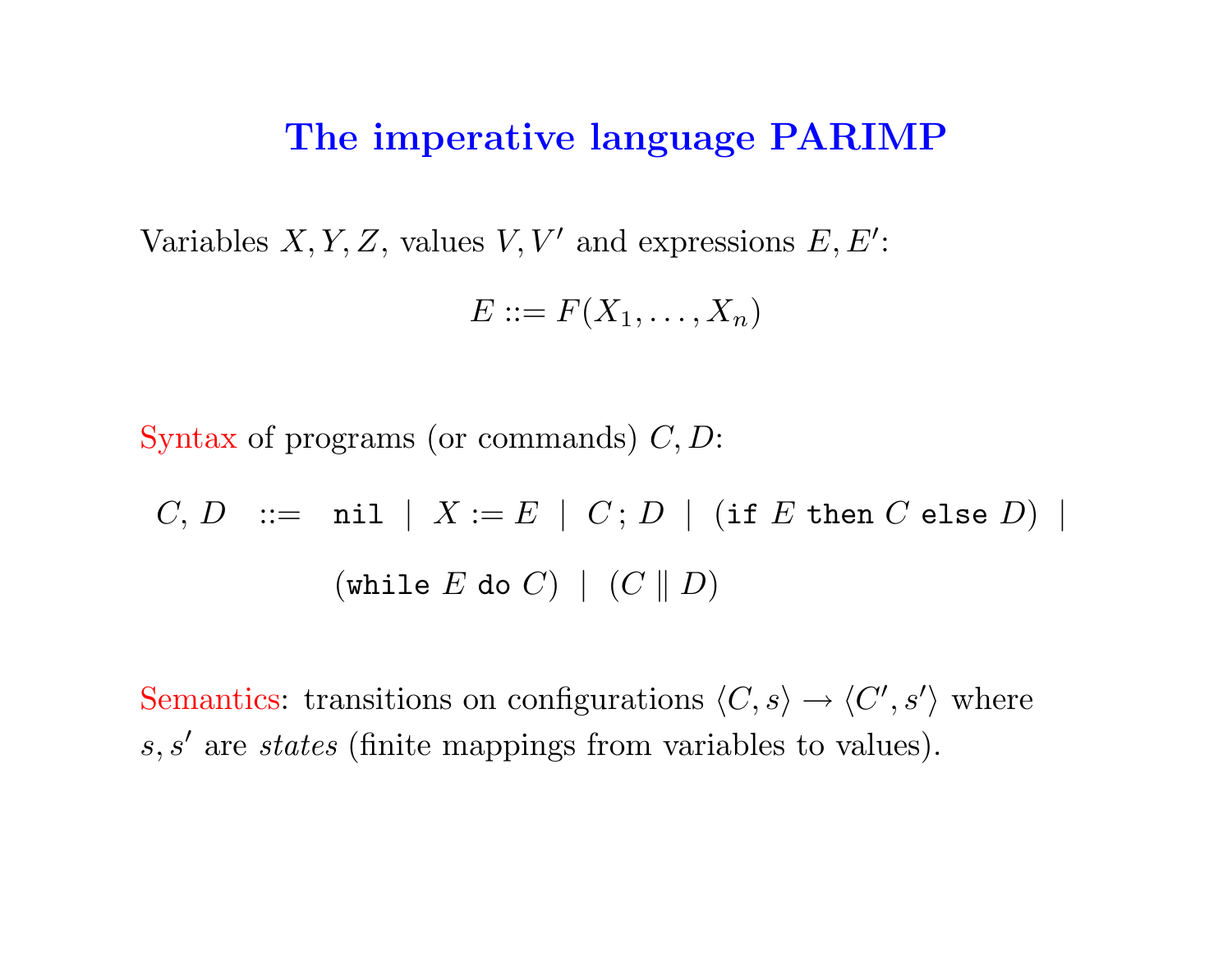# Operational semantics of PARIMP (1/3)

(ASSIGN-OP)  
\n
$$
\overline{\langle X := E, s \rangle \to \langle \text{nil}, s[s(E)/X] \rangle}
$$
\n
$$
\overline{\langle \text{Seq-OP1} \rangle}
$$
\n
$$
\overline{\langle C, S \rangle \to \langle C', s' \rangle}
$$
\n
$$
\overline{\langle C, D, s \rangle \to \langle C'; D, s' \rangle}
$$
\n
$$
\overline{\langle \text{Seq-OP2} \rangle}
$$

 $\langle \texttt{nil} ; D, s \rangle \rightarrow \langle D, s \rangle$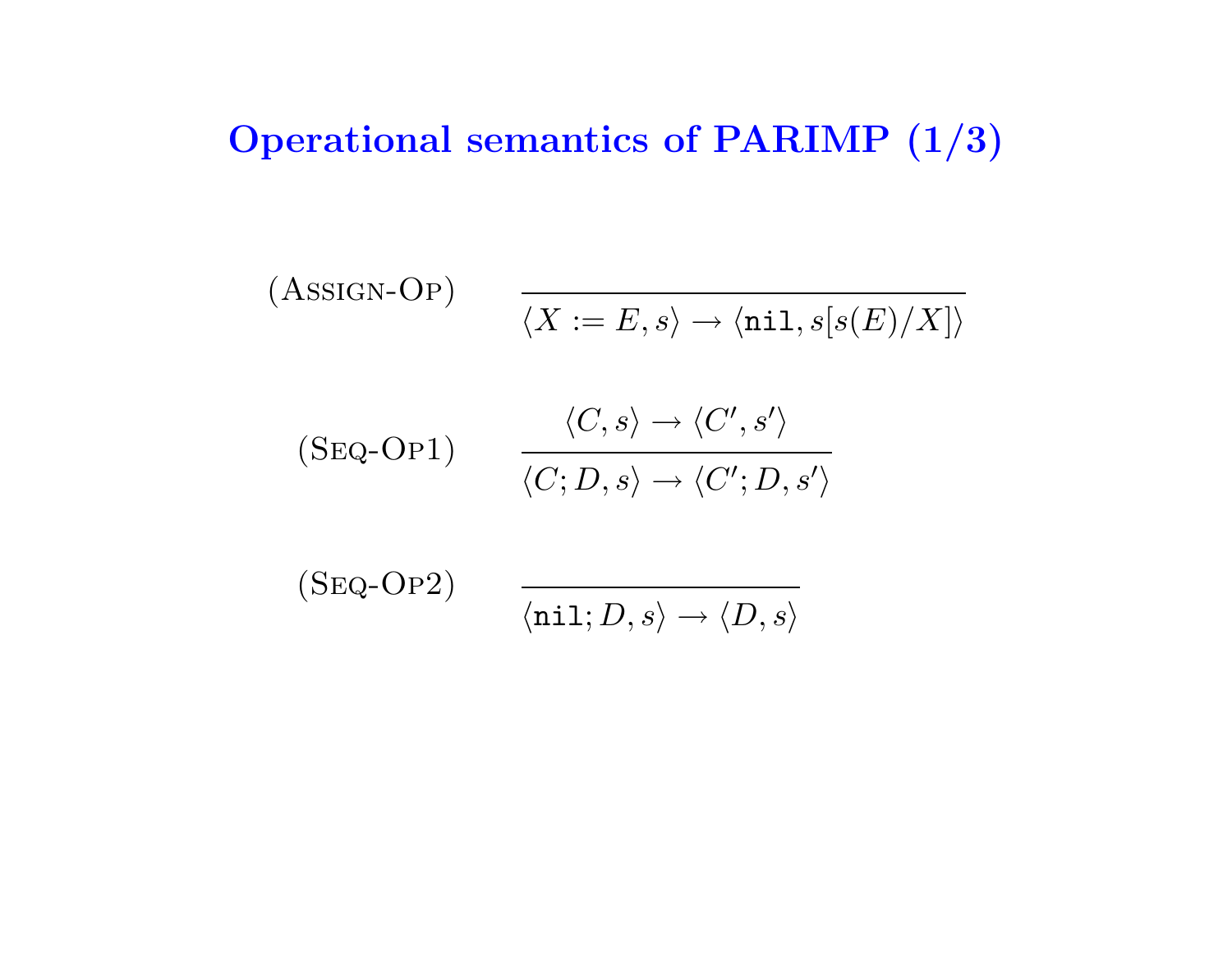# Operational semantics of PARIMP (2/3)

(COND-OP1)

\n
$$
\frac{s(E) = tt}{\langle \text{if } E \text{ then } C \text{ else } D, s \rangle \rightarrow \langle C, s \rangle}
$$
\n(COND-OP2)

\n
$$
\frac{s(E) \neq tt}{\langle \text{if } E \text{ then } C \text{ else } D, s \rangle \rightarrow \langle D, s \rangle}
$$
\n(White-OP1)

\n
$$
\frac{s(E) = tt}{\langle \text{while } E \text{ do } C, s \rangle \rightarrow \langle C; \text{while } E \text{ do } C, s \rangle}
$$
\n(White-OP2)

\n
$$
\frac{s(E) \neq tt}{\langle \text{while } E \text{ do } C, s \rangle \rightarrow \langle n11, s \rangle}
$$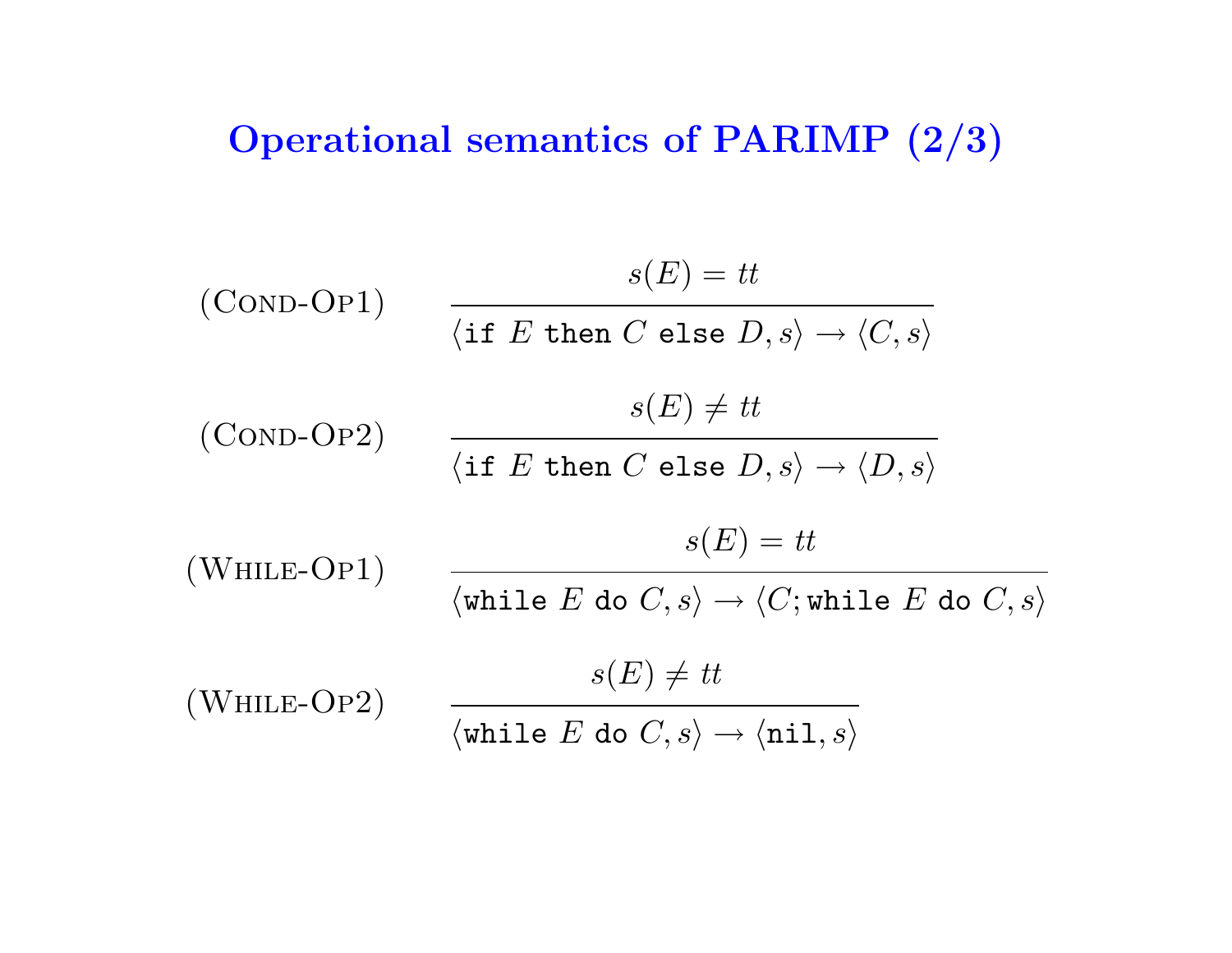# Operational semantics of PARIMP (3/3)

$$
\begin{array}{cc}\n\langle P \text{ARL-OP1} \rangle & \frac{\langle C, s \rangle \to \langle C', s' \rangle}{\langle C \parallel D, s \rangle \to \langle C' \parallel D, s' \rangle} \\
\langle P \text{ARL-OP2} \rangle & \frac{\langle \text{nil} \parallel D, s \rangle \to \langle D, s \rangle}{\langle \text{nil} \parallel D, s \rangle \to \langle D', s' \rangle} \\
\langle P \text{ARR-OP1} \rangle & \frac{\langle D, s \rangle \to \langle D', s' \rangle}{\langle C \parallel D, s \rangle \to \langle C \parallel D', s' \rangle} \\
\langle P \text{ARR-OP2} \rangle & \frac{\langle C \parallel \text{nil}, s \rangle \to \langle C, s \rangle}{\langle C \parallel \text{nil}, s \rangle \to \langle C, s \rangle}\n\end{array}
$$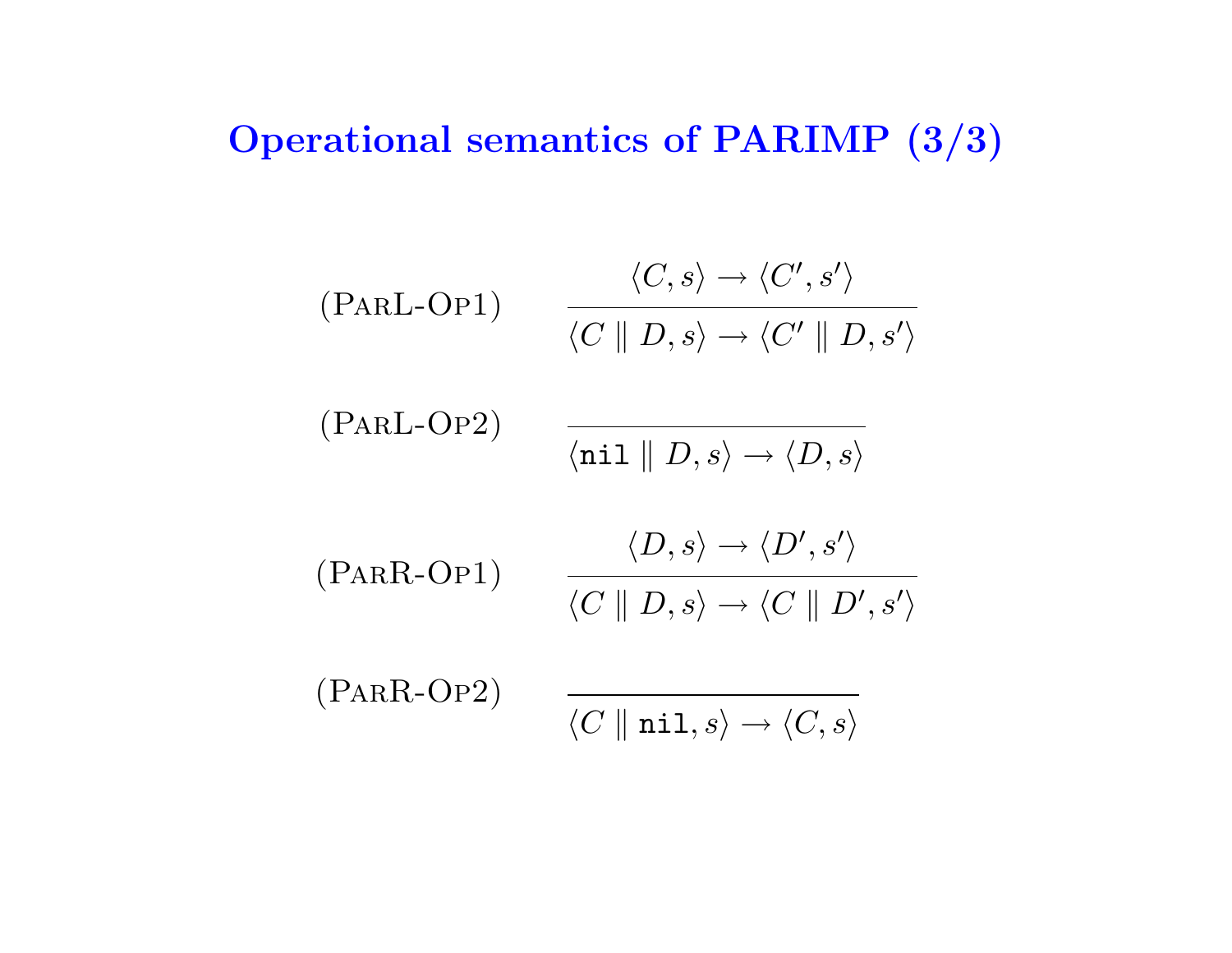### Security property for PARIMP

Variables: partitioned into  $L$  (low variables) and  $H$  (high variables).

L-equality on states:

 $s =_L t$  if dom(s) = dom(t) and  $(X \in \text{dom}(s) \cap L \Rightarrow s(X) = t(X))$ 

#### L-bisimulation on programs:

Symmetric relation  $S \subseteq (\mathcal{C} \times \mathcal{C})$  such that  $C S D$  implies, for any s and t such that  $s =_L t$ :

> if  $\langle C, s \rangle \rightarrow \langle C', s' \rangle$ , then there exist  $D', t'$  such that  $\langle D, t \rangle \mapsto \langle D', t' \rangle$  where  $s' =_L t'$  and  $C' S D'$

where  $\mapsto$  is the reflexive closure of  $\rightarrow$  (at most one step).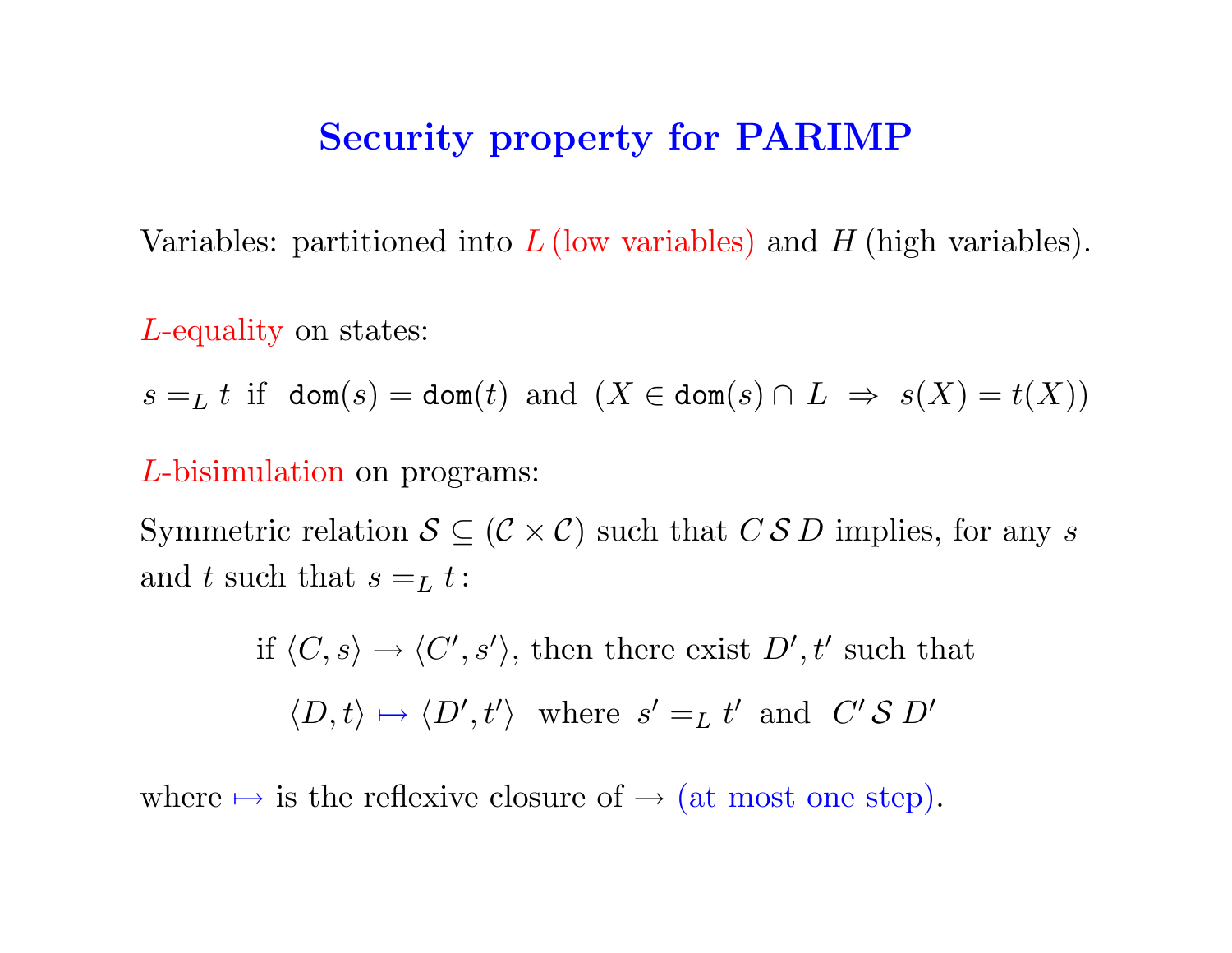## Security property for PARIMP (ctd)

*L*-bisimilarity:  $C \simeq_L D$  if  $C S D$  for some *L*-bisimulation S.

L-security: a program C is L-secure if  $C \simeq_L C$ .

Examples of insecure programs:

1. (while 
$$
x_H
$$
 do nil);  $y_L := 0$ 

2. if 
$$
x_H = 0
$$
 then loop  $(y_L := 0; y_L := 1)$   
else loop  $(y_L := 1; y_L := 0)$   
where loop  $C \stackrel{\text{def}}{=} (\text{while } t \text{ do } C).$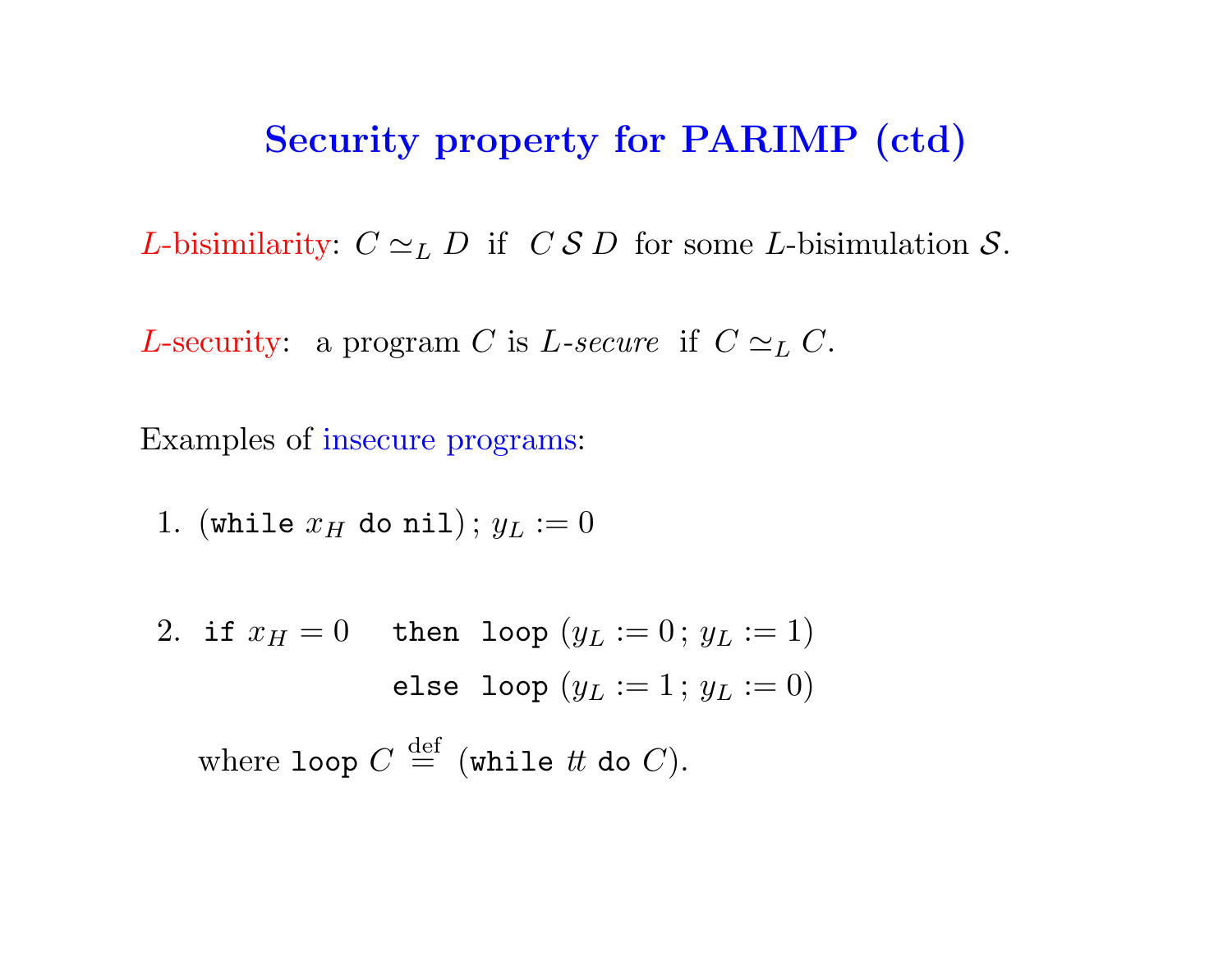### The process calculus CCS (core)

Process prefixes:  $\pi ::= a(x) | \overline{a} \langle e \rangle | a | \overline{a}$ 

Parametric processes:  $T ::= A \mid (\text{rec } A(\tilde{x}), P)$ 

Syntax of CCS processes:

$$
P, Q \quad ::= \quad \sum_{i \in I} \pi_i P_i \mid (P \mid Q) \mid (\nu a) P \mid T(\tilde{e})
$$

Abbreviations:

$$
\mathbf{0} \stackrel{\text{def}}{=} \sum_{i \in \emptyset} \pi_i P_i \qquad \pi_1 P_1 + \pi_2 P_2 \stackrel{\text{def}}{=} \sum_{i \in \{1,2\}} \pi_i P_i
$$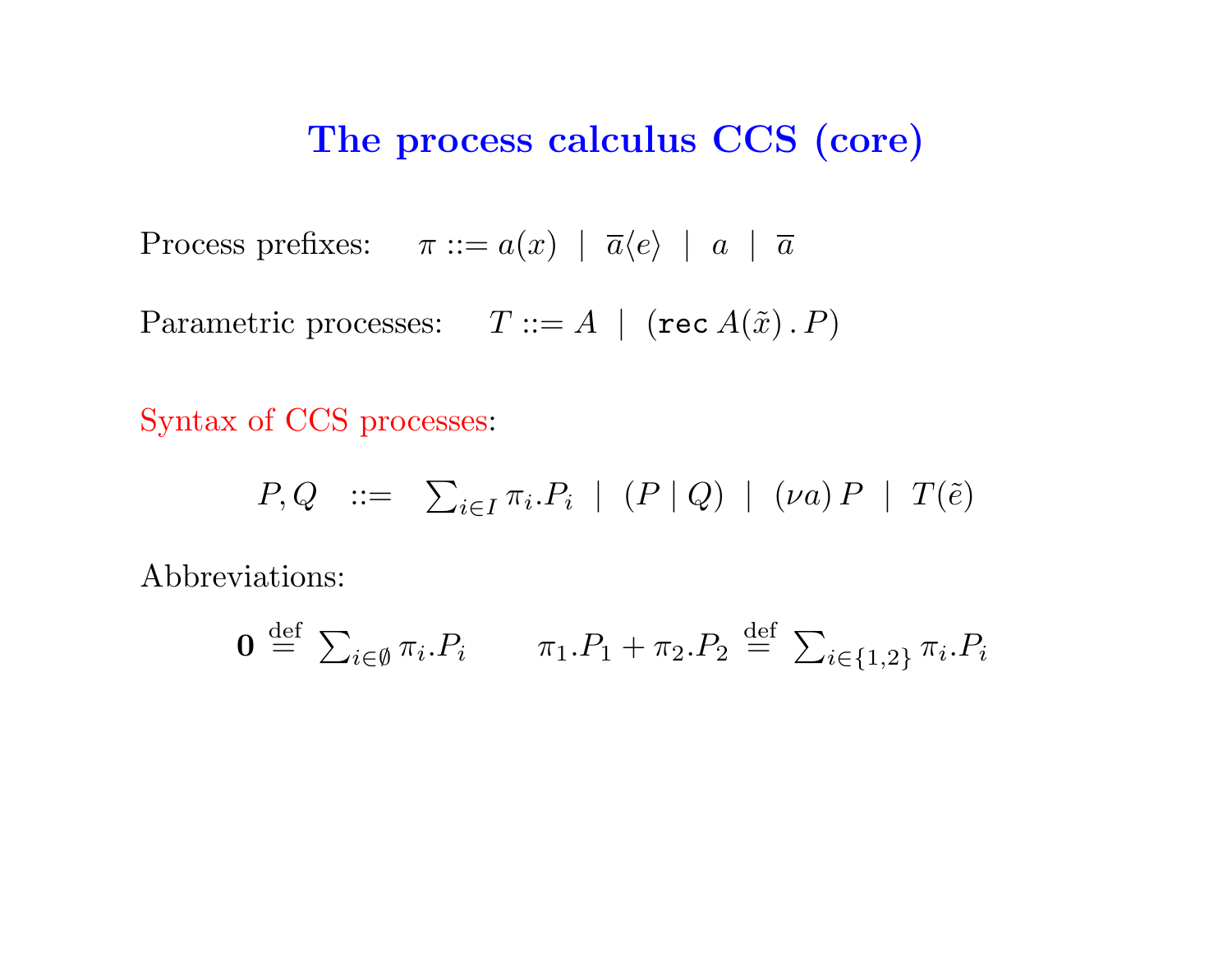# Semantics of CCS  $(1/3)$

Actions  $\alpha, \beta, \gamma$ :

$$
Act \stackrel{\text{df}}{=} \{av : a \in \mathcal{N}, v \in Val\} \cup \{\bar{a}v : a \in \mathcal{N}, v \in Val\} \cup \{\tau\}
$$

Operational rules for nondeterministic choice:

(SUM-OP<sub>1</sub>) 
$$
\sum_{i \in I} \pi_i P_i \xrightarrow{av} P_i \{v/x\}
$$
, if  $\pi_i = a(x)$  and  $v \in Val$   
(SUM-OP<sub>2</sub>)  $\sum_{i \in I} \pi_i P_i \xrightarrow{\overline{a}v} P_i$ , if  $\pi_i = \overline{a} \langle e \rangle$  and  $val(e) = v$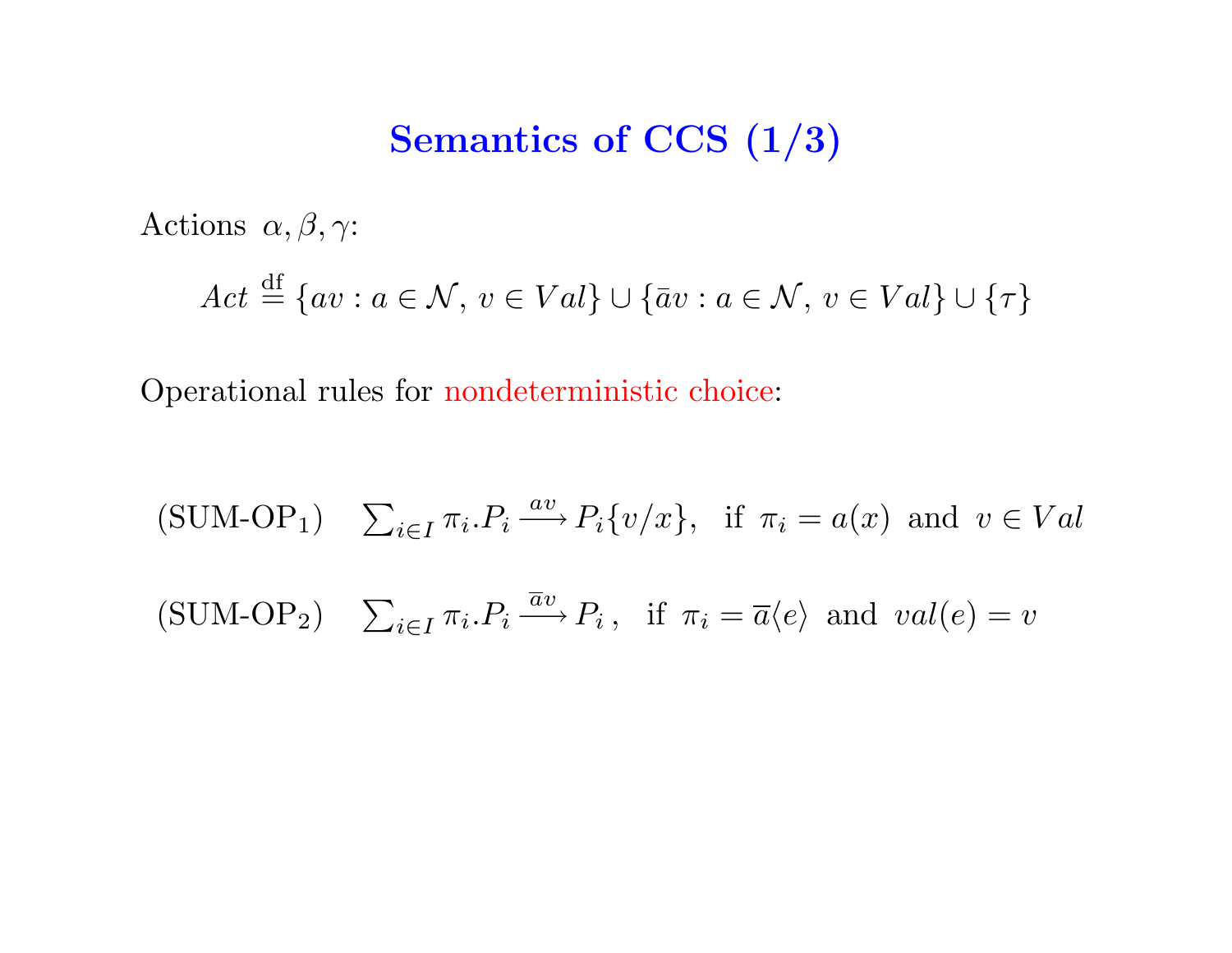# Semantics of CCS (2/3)

Operational rules for parallelism, restriction and recursion:

$$
\begin{array}{ll}\n\text{(PAR-OP)} & \frac{P \xrightarrow{\alpha} P'}{P \mid Q \xrightarrow{\alpha} P' \mid Q} & \text{(PAR-OP)} & \frac{P \xrightarrow{\alpha} P'}{Q \mid P \xrightarrow{\alpha} Q \mid P'} \\
\text{(PAR-OP)} & \frac{P \xrightarrow{av} P'}{P \mid Q \xrightarrow{\pi} P'} & Q \xrightarrow{\overline{a}v} Q' \\
\text{(PAR-OP)} & \frac{P \xrightarrow{av} P' \mid Q'}{P \mid Q \xrightarrow{\pi} P' \mid Q'} & \text{(RES-OP)} & \frac{P \xrightarrow{\alpha} P' \quad b \neq subj(\alpha)}{(vb)P \xrightarrow{\alpha} (vb)P'} \\
\text{(REC-OP)} & \frac{P \{\tilde{v}/\tilde{x}\} \{ (\text{rec } A(\tilde{x}) \cdot P) \mid A \} \xrightarrow{\alpha} P'}{(\text{rec } A(\tilde{x}) \cdot P)(\tilde{e}) \xrightarrow{\alpha} P'} & \tilde{v} = val(\tilde{e}) \\
\end{array}
$$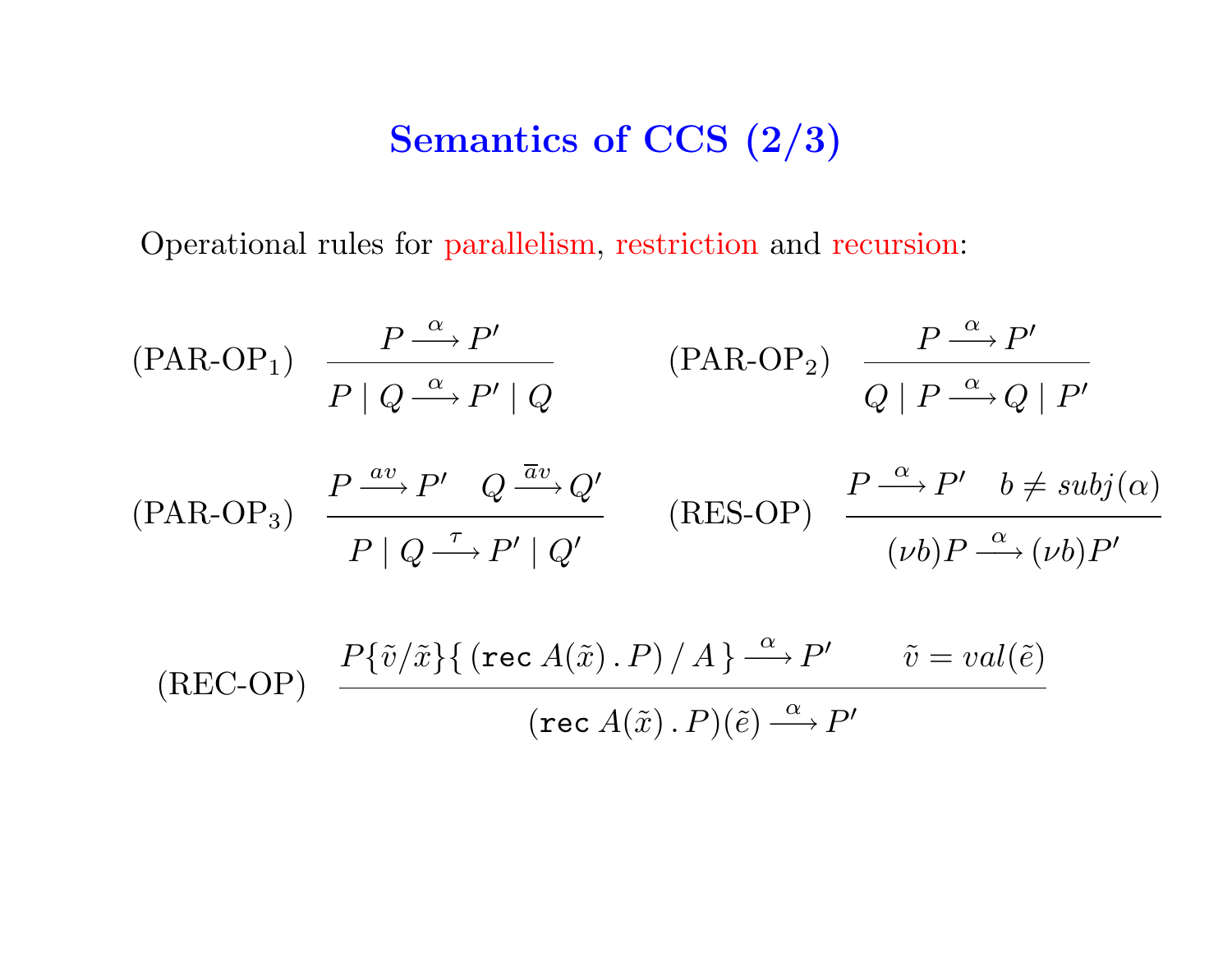#### Security properties for CCS

Weak transitions:

• 
$$
P \stackrel{\alpha}{\Longrightarrow} P' \stackrel{\text{df}}{=} P \stackrel{\tau}{\Longrightarrow}^* \stackrel{\alpha}{\longrightarrow} \stackrel{\tau}{\longrightarrow}^*
$$
  
•  $P \stackrel{\hat{\alpha}}{\Longrightarrow} P' \stackrel{\text{df}}{=} \begin{cases} P \stackrel{\alpha}{\Longrightarrow} P' & \text{if } \alpha \neq \tau \\ P \stackrel{\tau}{\Longrightarrow}^* P' & \text{if } \alpha = \tau \end{cases}$ 

Weak bisimulation:

Symmetric relation  $S \subseteq (\mathcal{P}_r \times \mathcal{P}_r)$  such that P S Q implies:

if  $P \stackrel{\alpha}{\longrightarrow} P'$  then there exists  $Q'$  such that  $Q \stackrel{\hat{\alpha}}{\Longrightarrow} Q'$  and  $P' S Q'$ .

Weak bisimilarity:  $P \approx Q$  if  $P S Q$  for some weak bisimulation  $S$ .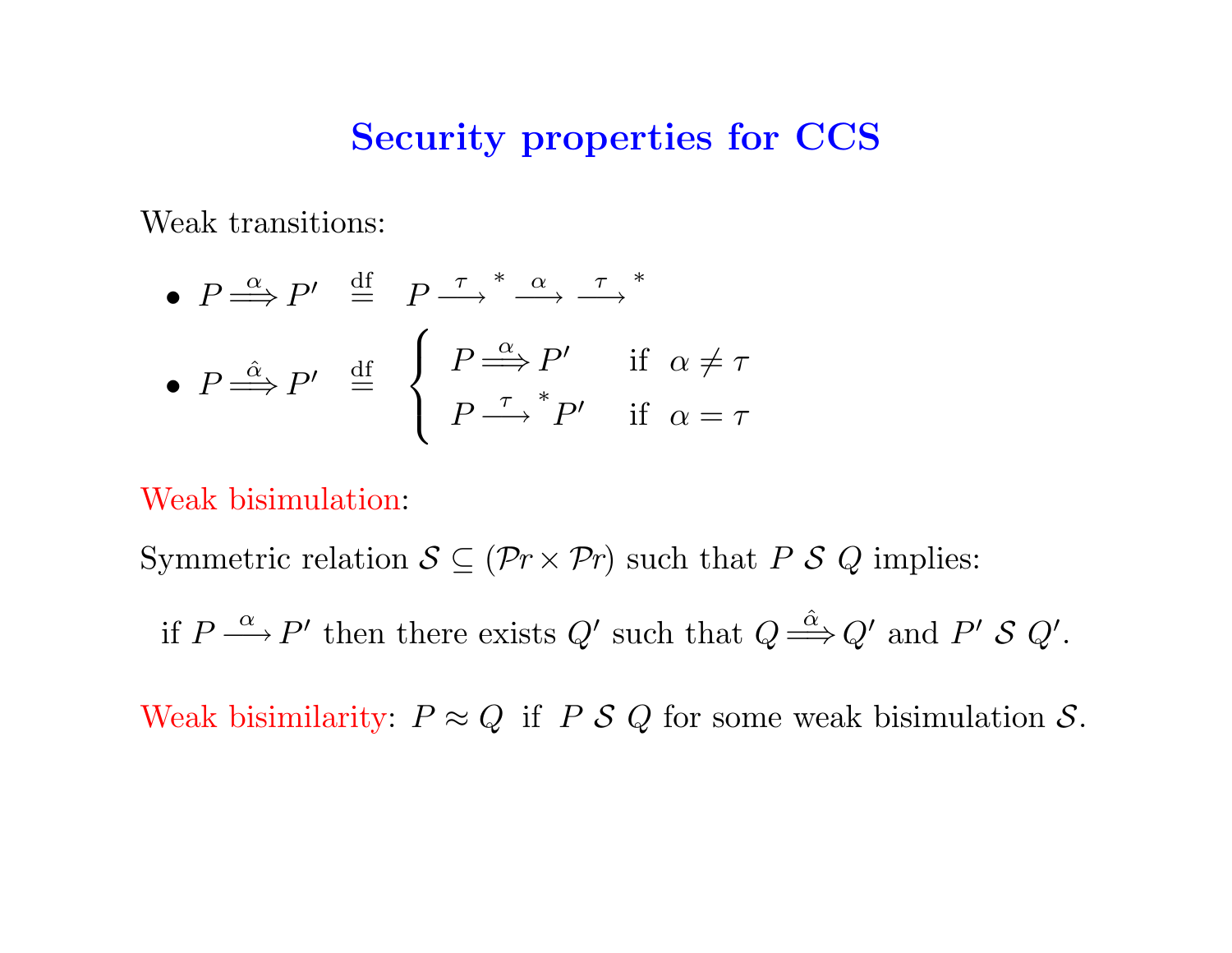### Simple security (BNDC) [Focardi-Gorrieri '95]

Channels are partitioned into high channels  $H$  and low channels  $L$ .  $\mathcal{P}r_{\rm sw}^{\mathcal{H}}$  $\mathcal{L}_{\text{syn}}^{\mathcal{H}}$ : set of syntactically high processes, with no channels in  $\mathcal{L}$ .

Bisimulation-based Non Deducibility on Compositions (BNDC) P is secure with respect to  $H, P \in BNDC_{\mathcal{H}},$  if for every  $\Pi \in \mathcal{P}r_{\text{svr}}^{\mathcal{H}}$ syn :  $(\nu\mathcal{H})(P | \Pi) \approx (\nu\mathcal{H})P$ 

Examples.

$$
a_h \cdot \overline{b}_\ell
$$
  $a_h + \overline{b}_\ell$  not secure  
\n $a_h | \overline{b}_\ell$   $a_h \cdot \overline{b}_\ell + \overline{b}_\ell$  secure  
\nsecure

Choosing  $\Pi = \overline{a_h}$  for the first two, we get  $(\nu \mathcal{H})(P | \Pi) \not\approx (\nu \mathcal{H})P$ .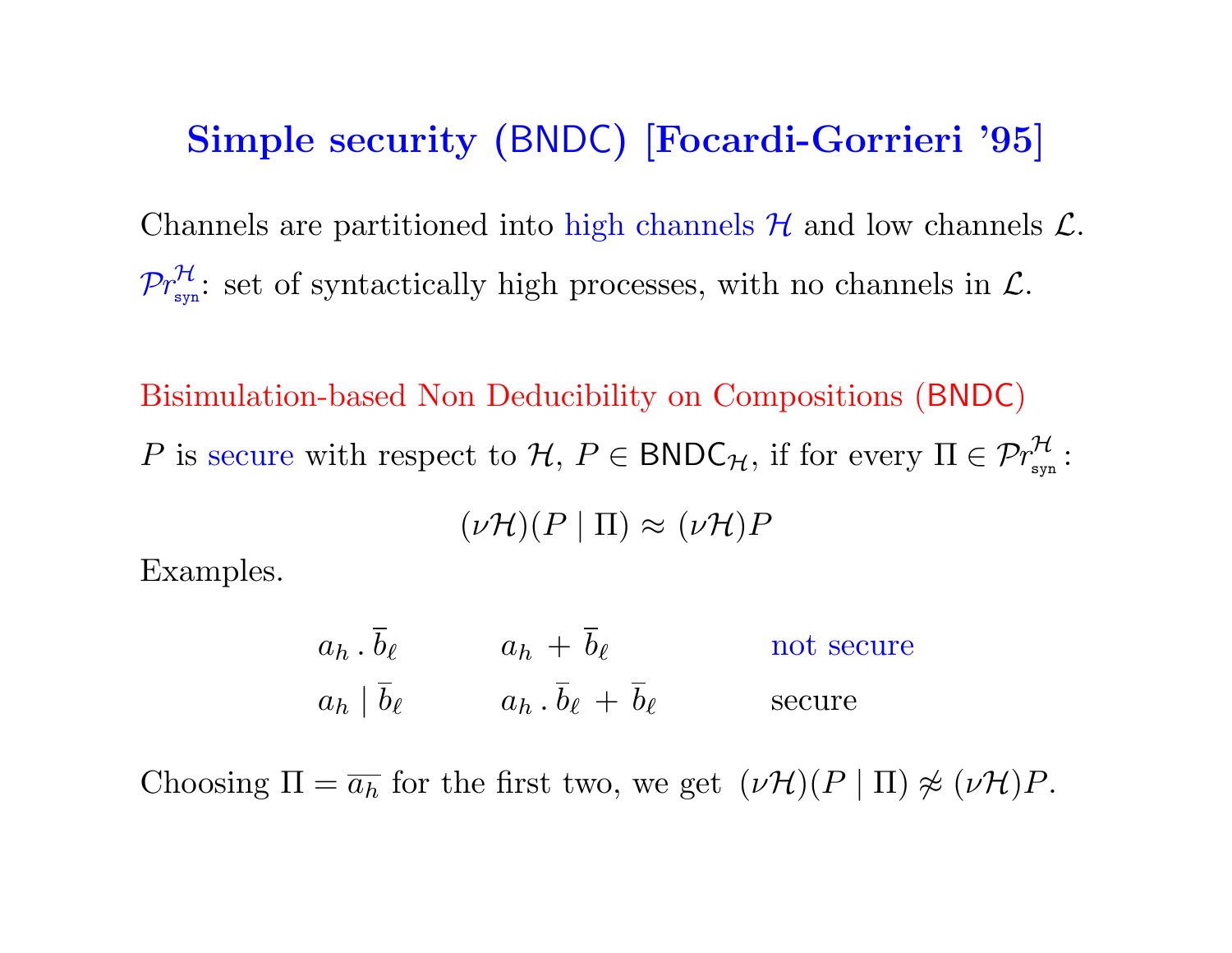#### A more robust security property

Transitions  $\stackrel{\sim}{\Longrightarrow}_{\mathcal{H}}$ , allowing simulation of high actions by inaction:

$$
P \stackrel{\widetilde{\alpha}}{\Longrightarrow} {}_{\mathcal{H}} P' \stackrel{\text{df}}{=} \begin{cases} P \stackrel{\widehat{\alpha}}{\Longrightarrow} P' \text{ or } P \stackrel{\tau}{\longrightarrow} {}^{*}P' & \text{if } subj(\alpha) \in \mathcal{H} \\ P \stackrel{\widehat{\alpha}}{\Longrightarrow} P' & \text{otherwise} \end{cases}
$$

#### Weak bisimulation up-to-high:

Symmetric relation  $S \subseteq (\mathcal{P}_r \times \mathcal{P}_r)$  such that P S Q implies:

if  $P \stackrel{\alpha}{\longrightarrow} P'$  then there exists  $Q'$  such that  $Q$  $\stackrel{\sim}{\Longrightarrow}_{\mathcal{H}} Q'$  and  $P'$  S  $Q'$ .

Weak bisimilarity up to high:  $P \approx_{\mathcal{H}} Q$  if P S Q for some weak bisimulation up to high  $S$ .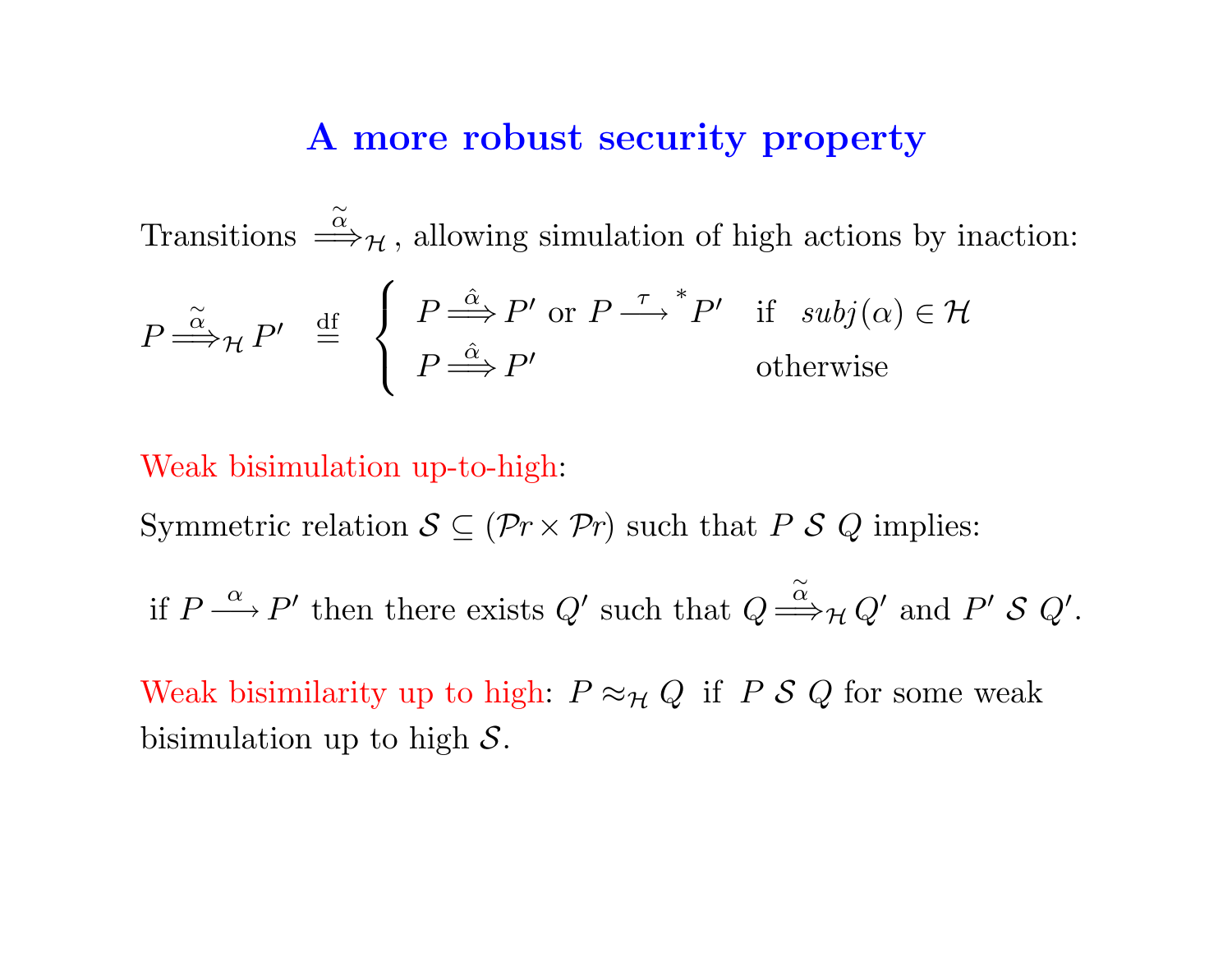Persistent security (PBNDC)[Focardi-Rossi '02] Persistent BNDC (PBNDC) P is persistently secure wrt H,  $P \in \text{PBNDC}_{\mathcal{H}}$ , if  $P \approx_{\mathcal{H}} (\nu \mathcal{H})P$ .

Theorem [Focardi-Rossi '02].  $P \in \text{PBNDC}_{\mathcal{H}}$  iff  $P' \in \text{BNDC}$  for any reachable state  $P'$  of  $P$ .

Example.

 $P = P_1 + P_2 = a_{\ell} \cdot b_h \cdot \overline{c_{\ell}} + a_{\ell} \cdot (\nu d_{\ell}) (d_{\ell} \mid d_{\ell} \mid d_{\ell} \cdot \overline{c_{\ell}})$  is secure but not persistently secure.

Secure: show that  $(\nu \mathcal{H})(P | \overline{b_h}) \approx (\nu \mathcal{H})P$ .

Not persistently secure: the reachable state  $b_h$ .  $\overline{c_\ell}$  is not secure.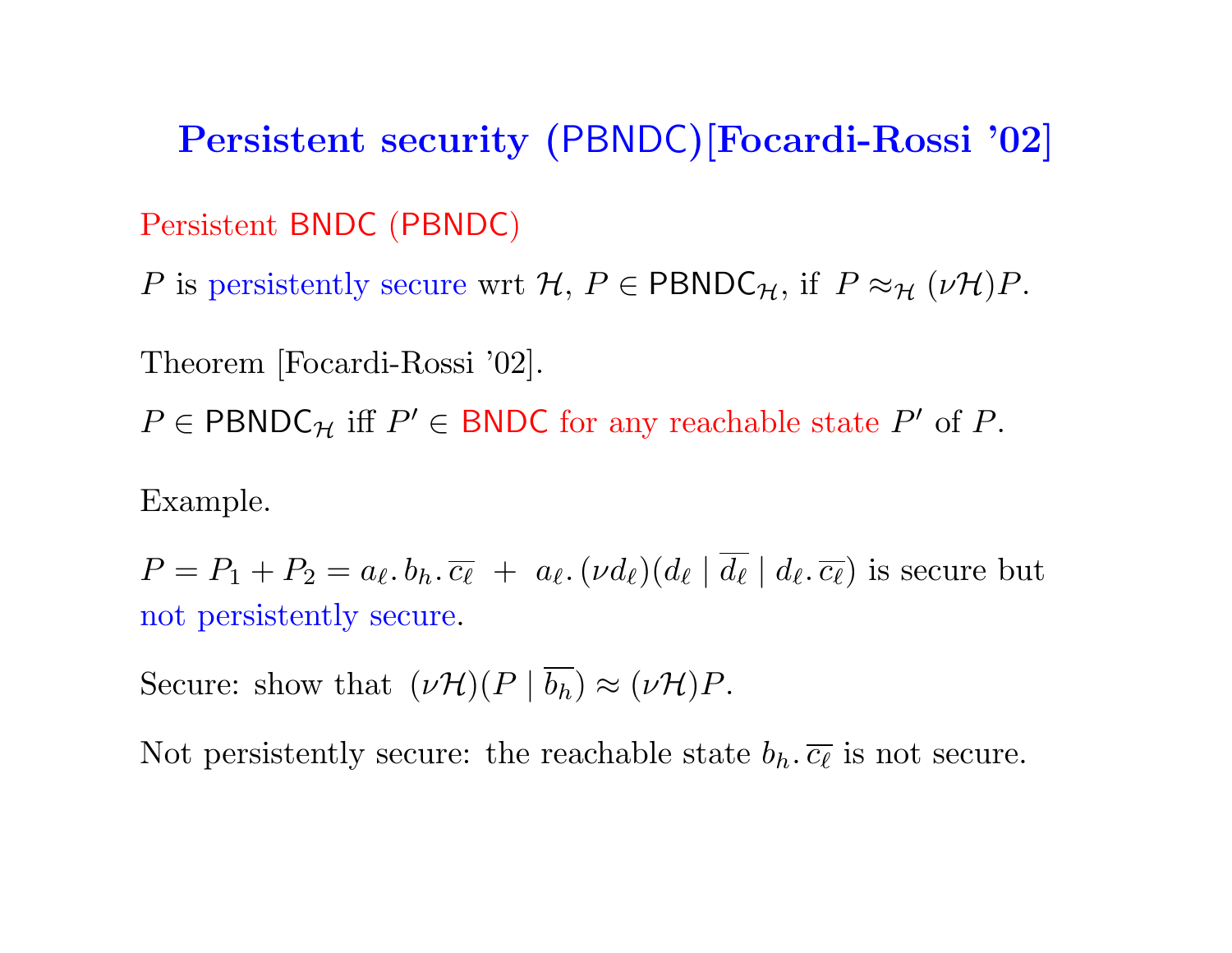#### A security type system for PBNDC

Inspired from Pottier's type system for the  $\pi$ -calculus (Pottier '02).

Security levels  $\sigma$ ,  $\delta$ ,  $\theta$  form a lattice  $(\mathcal{T}, \leq)$ , where  $\leq$  stands for "less" secret than". Here we assume  $\mathcal{T} = \{\ell, h\}$ , with  $\ell \leq h$ .

Type environment Γ: mapping from channels to security levels.

Type judgements:  $\Gamma \vdash_{\sigma} P$ .

Intuition:  $\sigma$  is a lower bound on the security level of channels in P.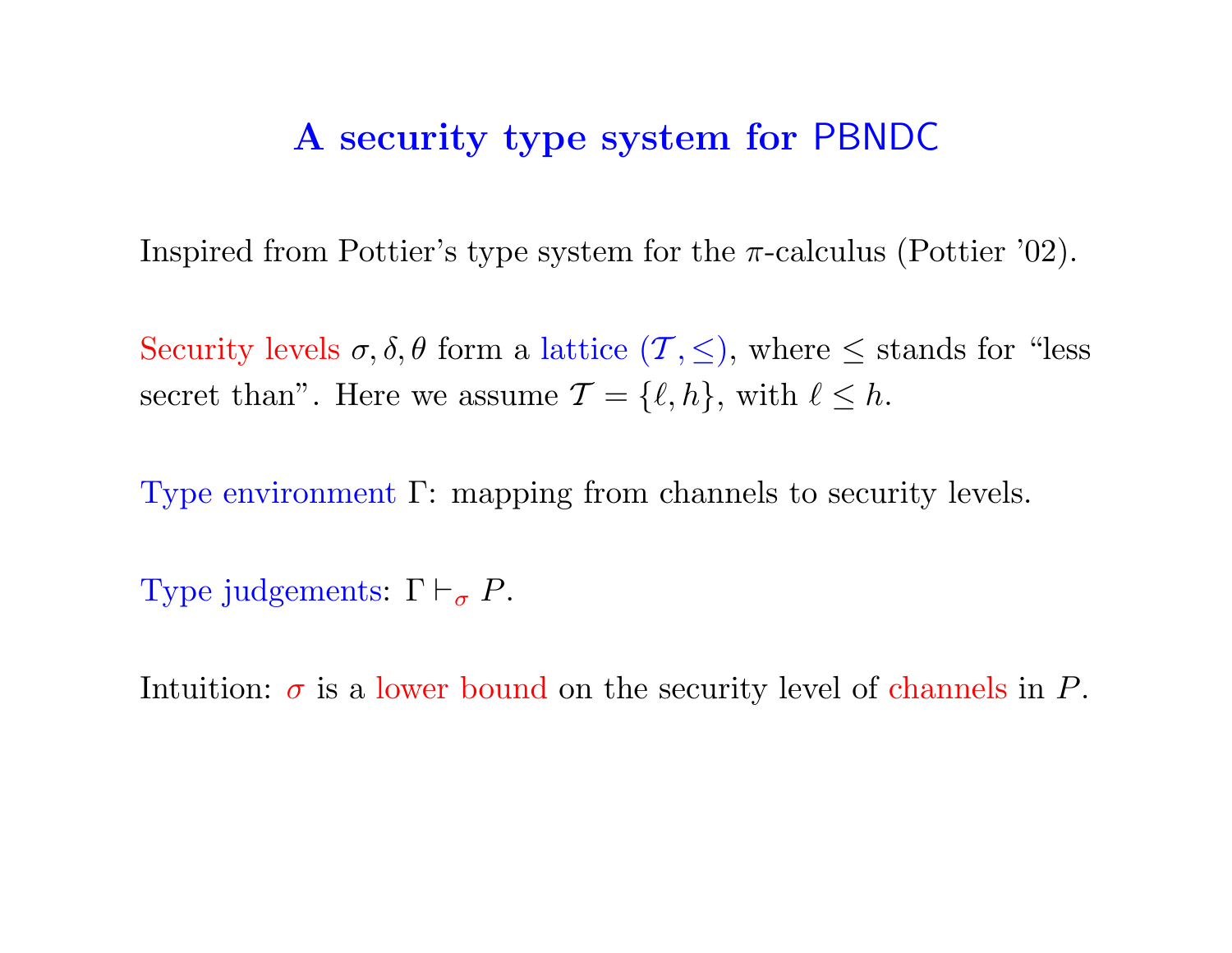# Typing rules

| (SUM)                                                                        | (PAR)                                                                       |
|------------------------------------------------------------------------------|-----------------------------------------------------------------------------|
| $\forall i \in I : \Gamma(\pi_i) = \sigma \qquad \Gamma \vdash_{\sigma} P_i$ | $\Gamma \vdash_{\sigma} P \qquad \Gamma \vdash_{\sigma} Q$                  |
| $\Gamma \vdash_{\sigma} \sum_{i \in I} \pi_i P_i$                            | $\Gamma \vdash_{\sigma} P \mid Q$                                           |
| (RES)                                                                        | (SUB)                                                                       |
| $\Gamma, b : \theta \vdash_{\sigma} P$                                       | $\Gamma \vdash_{\sigma} P \qquad \sigma' \leq \sigma$                       |
| $\Gamma \vdash_{\sigma} (\nu b)P$                                            | $\Gamma\vdash_{\sigma'} P$                                                  |
|                                                                              |                                                                             |
| (Rec <sub>1</sub> )                                                          | (Rec <sub>2</sub> )                                                         |
| $\Gamma(A) = \sigma$                                                         | $\Gamma, A: \sigma \vdash_{\sigma} P$                                       |
| $\Gamma \vdash_{\sigma} A(\tilde{e})$                                        | $\Gamma \vdash_{\sigma} (\texttt{rec}~A(\tilde{x})\mathbin{.}P)(\tilde{e})$ |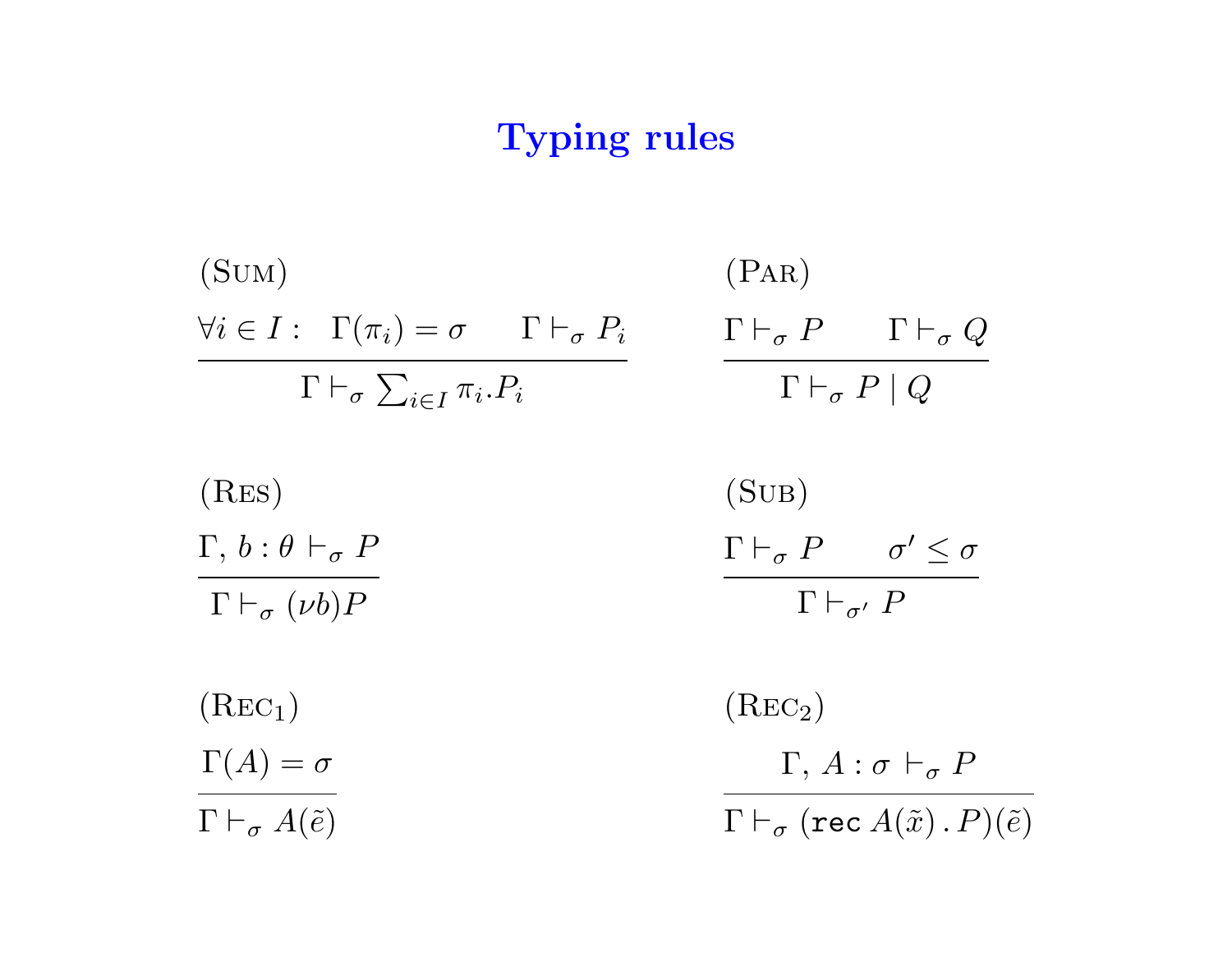#### Soundness of the type system for PBNDC

Lemma  $\lceil \approx_{\mathcal{H}}$  – invariance under high actions

If  $\Gamma \vdash_{\sigma} P$  and  $\mathcal{H} = \{ a \in \mathcal{N} : \Gamma(a) = h \}$ . If  $P \stackrel{\alpha}{\longrightarrow} P'$  and  $\Gamma(\alpha) = h$ then  $P \approx_{\mathcal{H}} P'$ .

Main result: typability  $\Rightarrow$  persistent security (PBNDC):

Theorem [Soundness]

If  $\Gamma \vdash_{\sigma} P$  then  $P \approx_{\mathcal{H}} (\nu \mathcal{H})P$ , where  $\mathcal{H} = \{ a \in \mathcal{N} : \Gamma(a) = h \}.$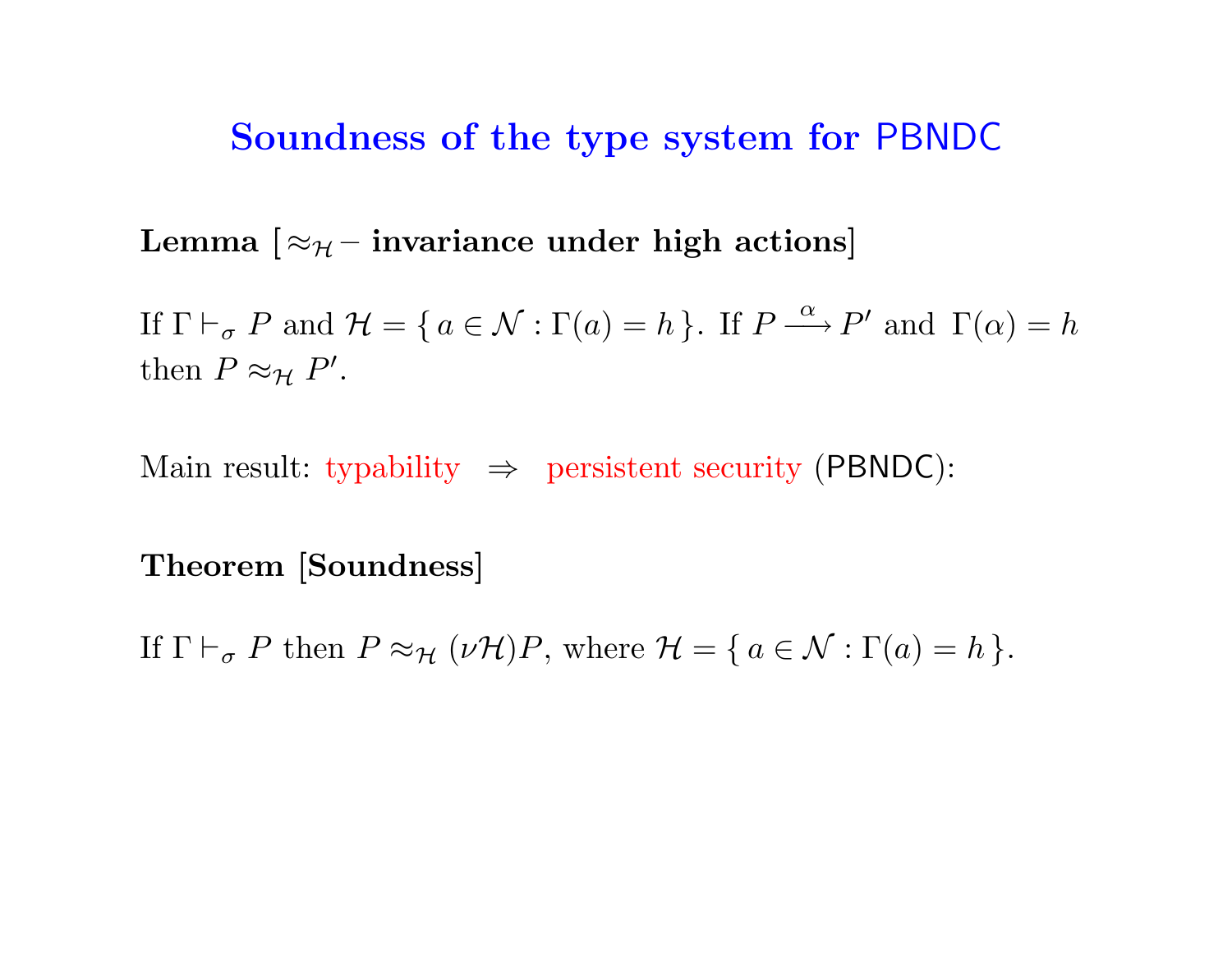## Milner's translation of PARIMP into CCS (1/4)

A variable  $X$  is modelled by a register:

$$
Reg_X(v) \stackrel{\text{def}}{=} put_X(x). Reg_X(x) + \overline{get_X}\langle v \rangle. Reg_X(v)
$$

A state s is mapped to a pool of registers:

$$
\llbracket s \rrbracket = Reg_{X_1}(s(X_1)) \mid \dots \mid Reg_{X_n}(s(X_n)) \quad \text{if } \text{dom}(s) = \{X_1, \dots, X_n\}
$$

An expression  $E = F(X_1, \ldots, X_n)$  is mapped to:

$$
[[F(X_1,\ldots,X_n)] = get_{X_1}(x_1)\cdots.get_{X_n}(x_n).\overline{\text{res}}\langle f(x_1,\ldots,x_n)\rangle. \mathbf{0}
$$

Auxiliary operator Into, for transmission of values:

$$
P \, \text{Into} (x) \, Q \, \stackrel{\text{def}}{=} \, (P \, | \, \text{res}(x) \, . \, Q) \backslash \text{res}
$$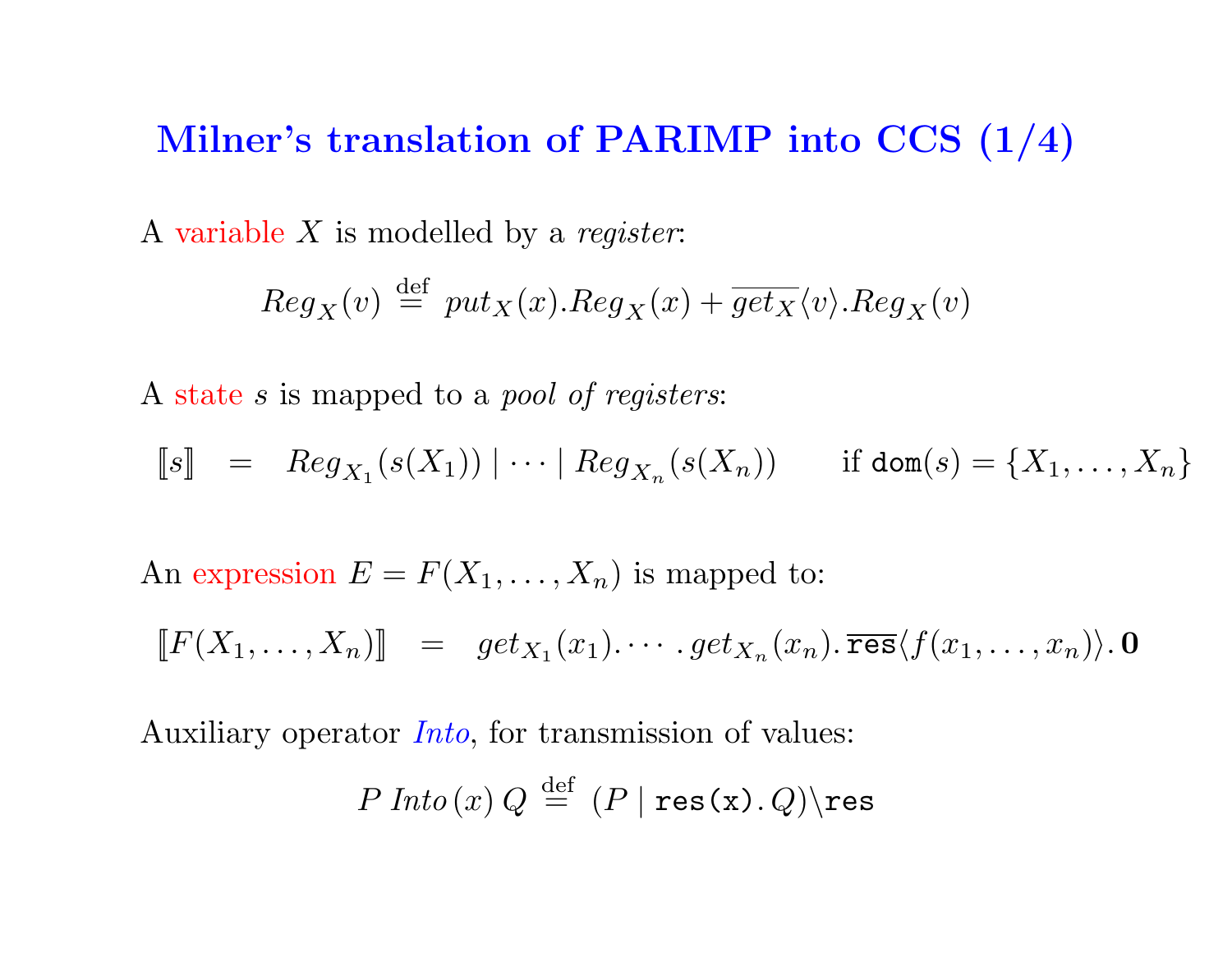# Translation of PARIMP into CCS (2/4)

A special channel done, on which processes signal termination.

Auxiliary operators *Done*, *Before* and *Par*:

*Done* 
$$
\stackrel{\text{def}}{=} \overline{\text{done}} \cdot \textbf{0}
$$
  
\n*C Before D*  $\stackrel{\text{def}}{=} (C[d/\text{done}] | d.D) \setminus d$   
\n*C<sub>1</sub> Par C<sub>2</sub>  $\stackrel{\text{def}}{=} ((C_1[d_1/\text{done}] | C_2[d_2/\text{done}]) |$   
\n(*d<sub>1</sub>*. *d<sub>2</sub>*. *Done* + *d<sub>2</sub>*. *d<sub>1</sub>*. *Done*)) \setminus {*d<sub>1</sub>*, *d<sub>2</sub>*}*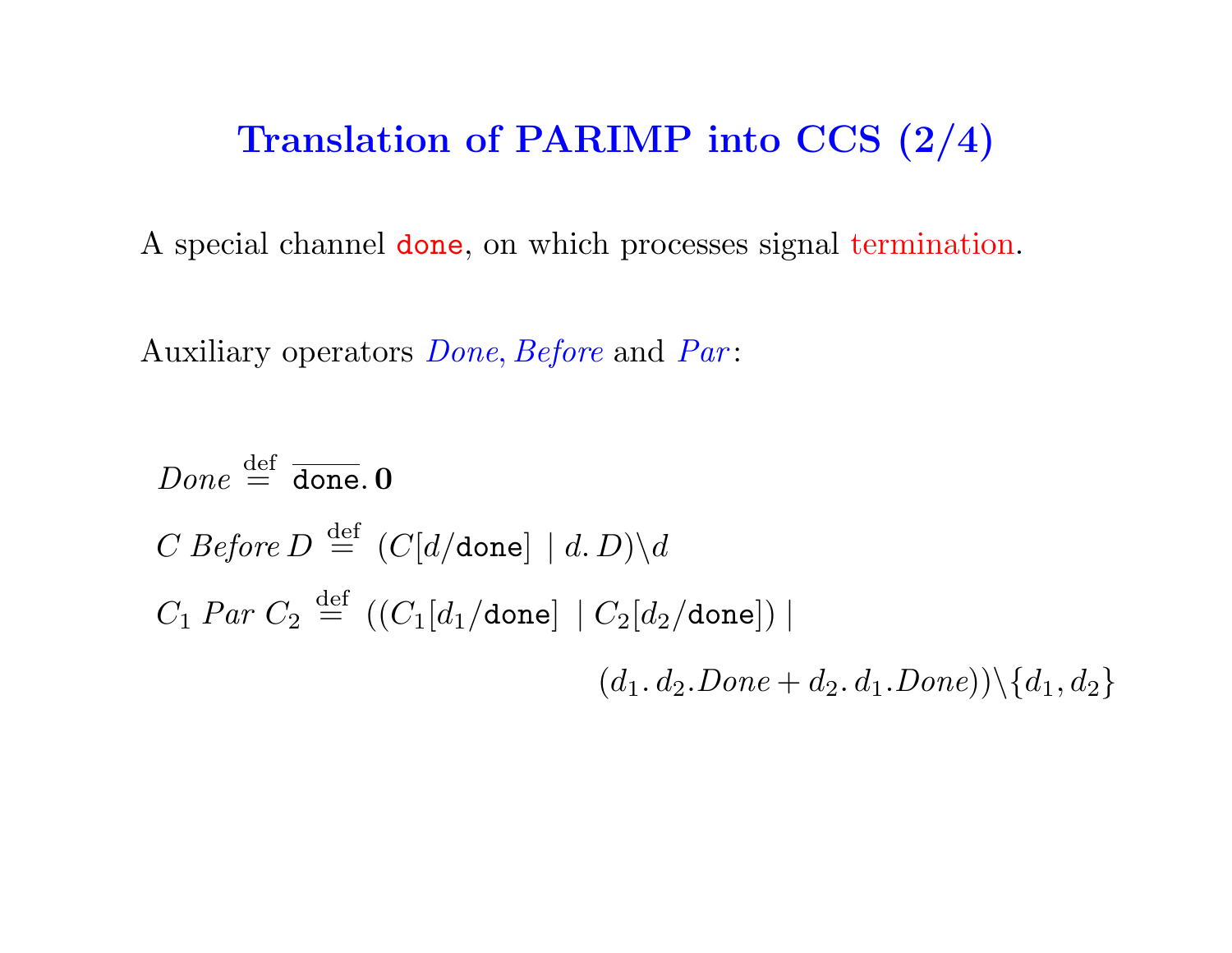# Translation of PARIMP into CCS (3/4)

Translation of commands:

$$
\begin{aligned}\n\llbracket \text{nil} \rrbracket &= \text{ \textit{Done}} \\
\llbracket X := E \rrbracket &= \llbracket E \rrbracket \text{ \textit{Into}}(x) \left( \overline{\textit{put}}_X \langle x \rangle \ldotp \textit{Done} \right) \\
\llbracket C : D \rrbracket &= \llbracket C \rrbracket \text{ \textit{Before}} \llbracket D \rrbracket \\
\llbracket (\text{if } E \text{ then } C_1 \text{ else } C_2) \rrbracket &= \llbracket E \rrbracket \text{ \textit{Into}}(x) \text{ (if } x \text{ then } \llbracket C_1 \rrbracket \text{ else } \llbracket C_2 \rrbracket) \\
\llbracket (\text{while } E \text{ do } C) \rrbracket &= W, \text{ where } W \stackrel{\text{def}}{=} \llbracket E \rrbracket \text{ \textit{Into}}(x) \\
\llbracket (C_1 \parallel C_2) \rrbracket &= \llbracket C_1 \rrbracket \text{ \textit{Par}} \llbracket C_2 \rrbracket\n\end{aligned}
$$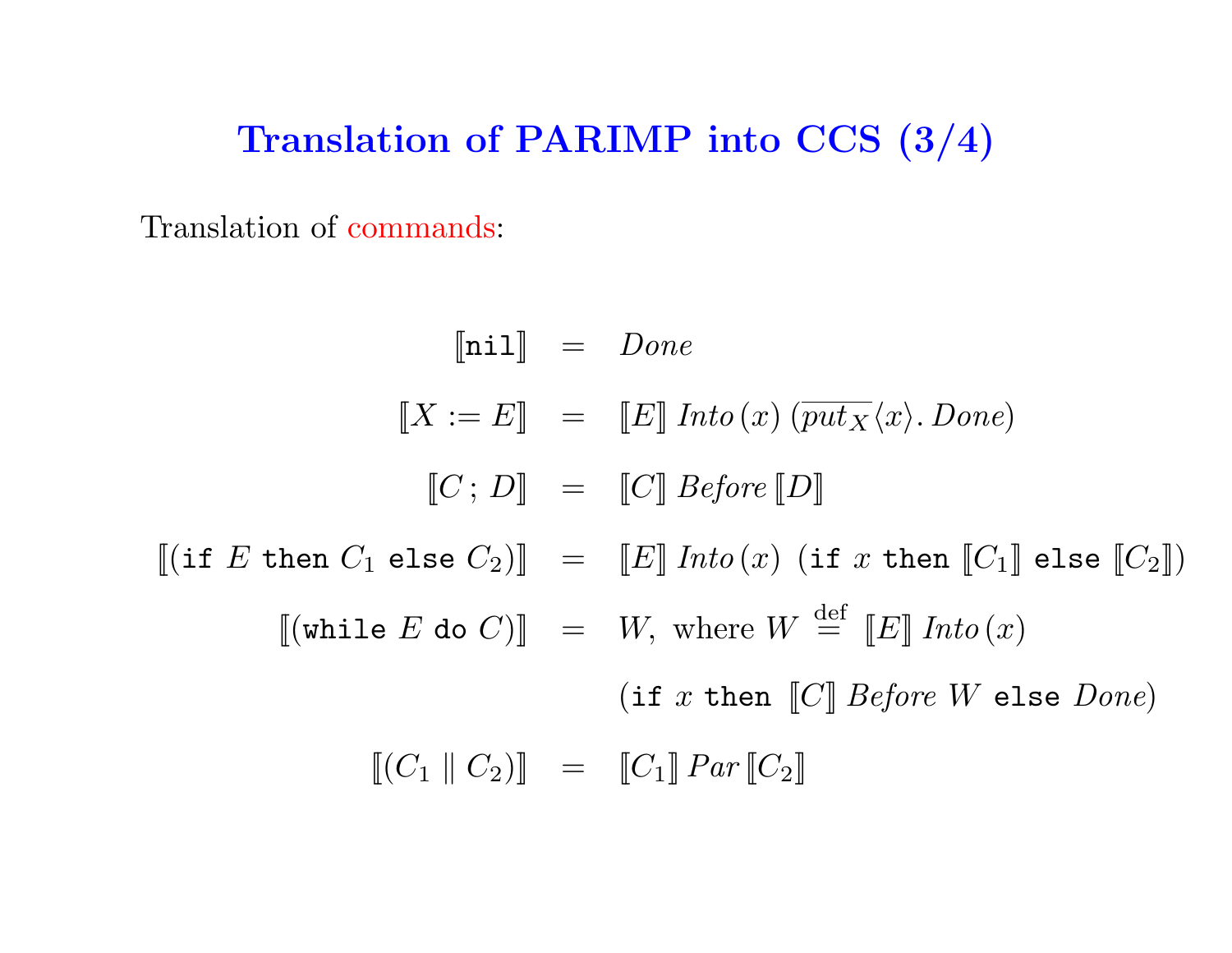### Translation of PARIMP into CCS (4/4)

Translation of configurations  $\langle C, s \rangle$ :

$$
[\![\langle C,s\rangle]\!]=([\![C]\!]\mid [\![s]\!])\setminus Acc_s\,\cup\,\{\text{done}\}
$$

where  $Acc<sub>s</sub>$  is the *access sort* of state *s*:

$$
Acc_s \stackrel{\text{def}}{=} \{ get_X, put_X \mid X \in \text{dom}(s) \}
$$

Problem: atomicity of assignments is not preserved !

$$
C = (X := X + 1 || X := X + 1)
$$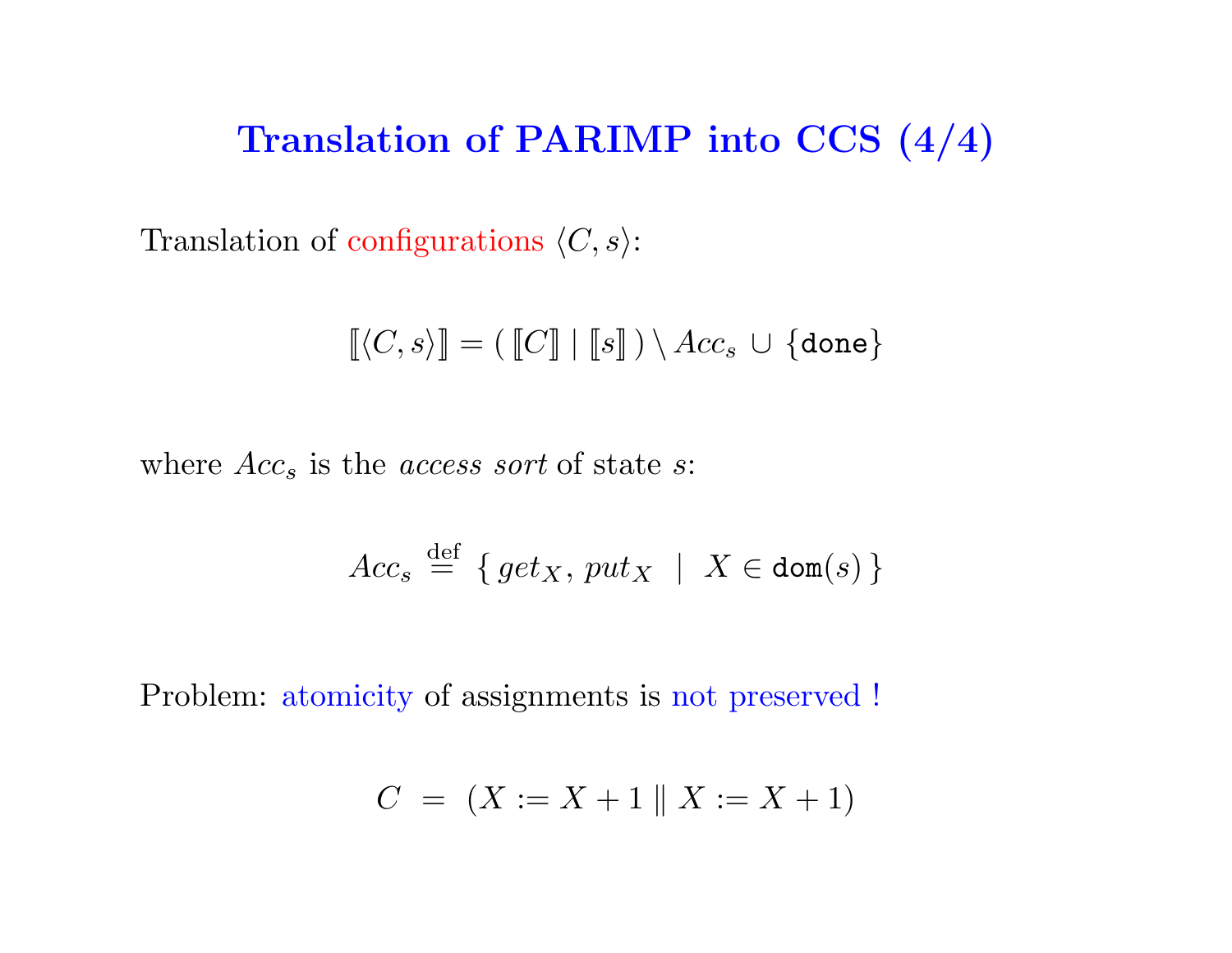### Problem with atomicity (1/2)

Program  $C = (X := X + 1 || X := X + 1)$ 

The translation of  $C$  is:

$$
\begin{array}{lll}\n\llbracket C \rrbracket & = & \left( \left( \text{get}_X(x). \overline{\text{res}} \langle x+1 \rangle \mid \text{res}(y). \overline{\text{put}_X} \langle y \rangle. \overline{d_1} \right) \setminus \text{res} \\
& & \mid & \left( \text{get}_X(x). \overline{\text{res}} \langle x+1 \rangle \mid \text{res}(y). \overline{\text{put}_X} \langle y \rangle. \overline{d_2} \right) \setminus \text{res} \\
& & \mid & \left( d_1. d_2. \text{Done} + d_2. d_1. \text{Done} \right) \setminus \{ d_1, d_2 \}\n\end{array}
$$

The second  $get_X$  action may be executed before the first  $\overline{put_X}$  $\Rightarrow$  the same value  $v_1 = v_0 + 1$  may be assigned twice to X.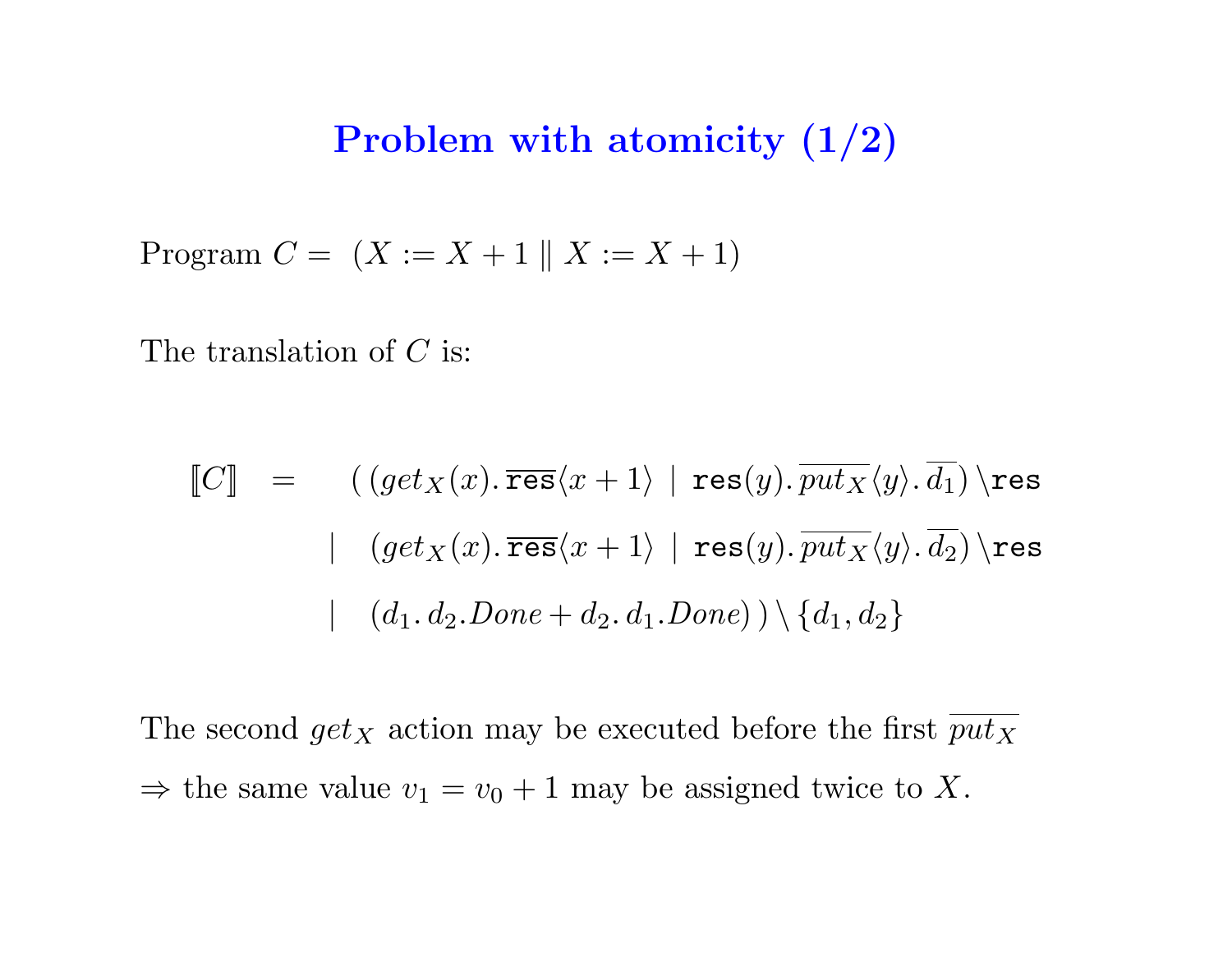### Problem with atomicity (2/2)

Suppose  $X$  has low level:

$$
C_L = (X_L := X_L + 1 \parallel X_L := X_L + 1)
$$

Consider the interleaving of the assignments in  $C_L$ :

$$
D_L = (X_L := X_L + 1 \, ; \, X_L := X_L + 1)
$$

Security is not preserved:

 $\widehat{C} = (\texttt{if } z_H = 0 \texttt{ then } C_L \texttt{ else } D_L)$  is secure, but  $[\widehat{C}]$  is not secure.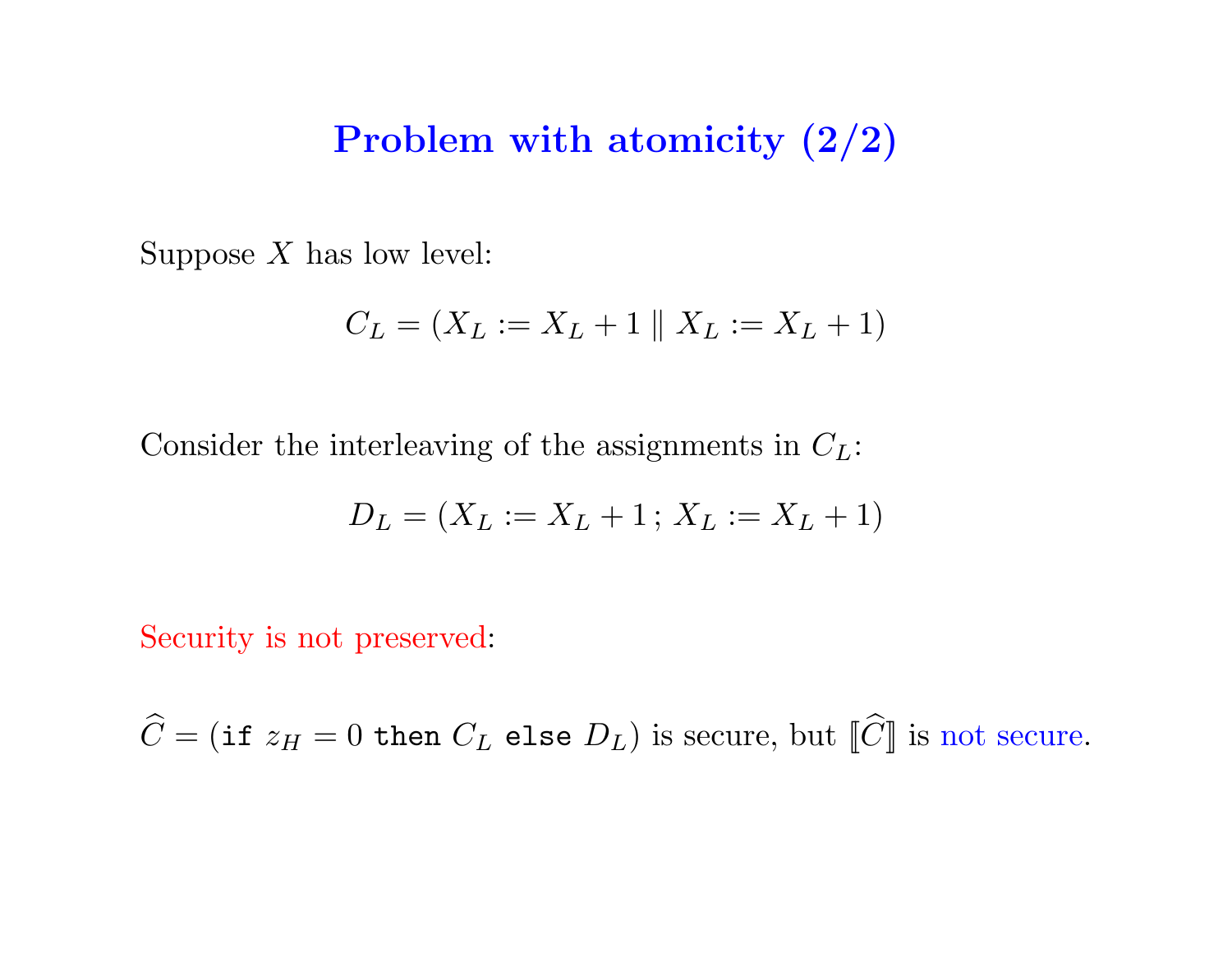# Adapting the translation (1/2)

A global semaphore to ensure atomicity:

$$
\mathit{Sem} \stackrel{\mathrm{def}}{=} \mathtt{lock}.\mathtt{unlock}.\mathit{Sem}
$$

Adapted translation of assignments and configurations:

$$
\begin{array}{rcl}\n[X := E] & = & \overline{\text{lock}}.\n\left[E\right] \text{ Into}\left(x\right) \left(\overline{\text{put}_X}\langle x\rangle, \overline{\text{undock}}.\text{ Done}\right) \\
\left[\langle C, s \rangle\right] & = & \left(\left[C\right] \mid \left[s\right] \mid \text{Sem}\right) \setminus \text{Acc}_s \cup \{\text{done}, \text{lock}, \text{undock}\}\n\end{array}
$$

Atomic translation of expression E:

$$
[\![F(X_1, \ldots, X_n)]\!]_{at} \quad = \quad \overline{\text{lock}}.\,getseq_{\tilde{X}}(\tilde{x}).\, \overline{\text{res}}\langle f(\tilde{x})\rangle.\, \overline{\text{undock}}.\, \mathbf{0}
$$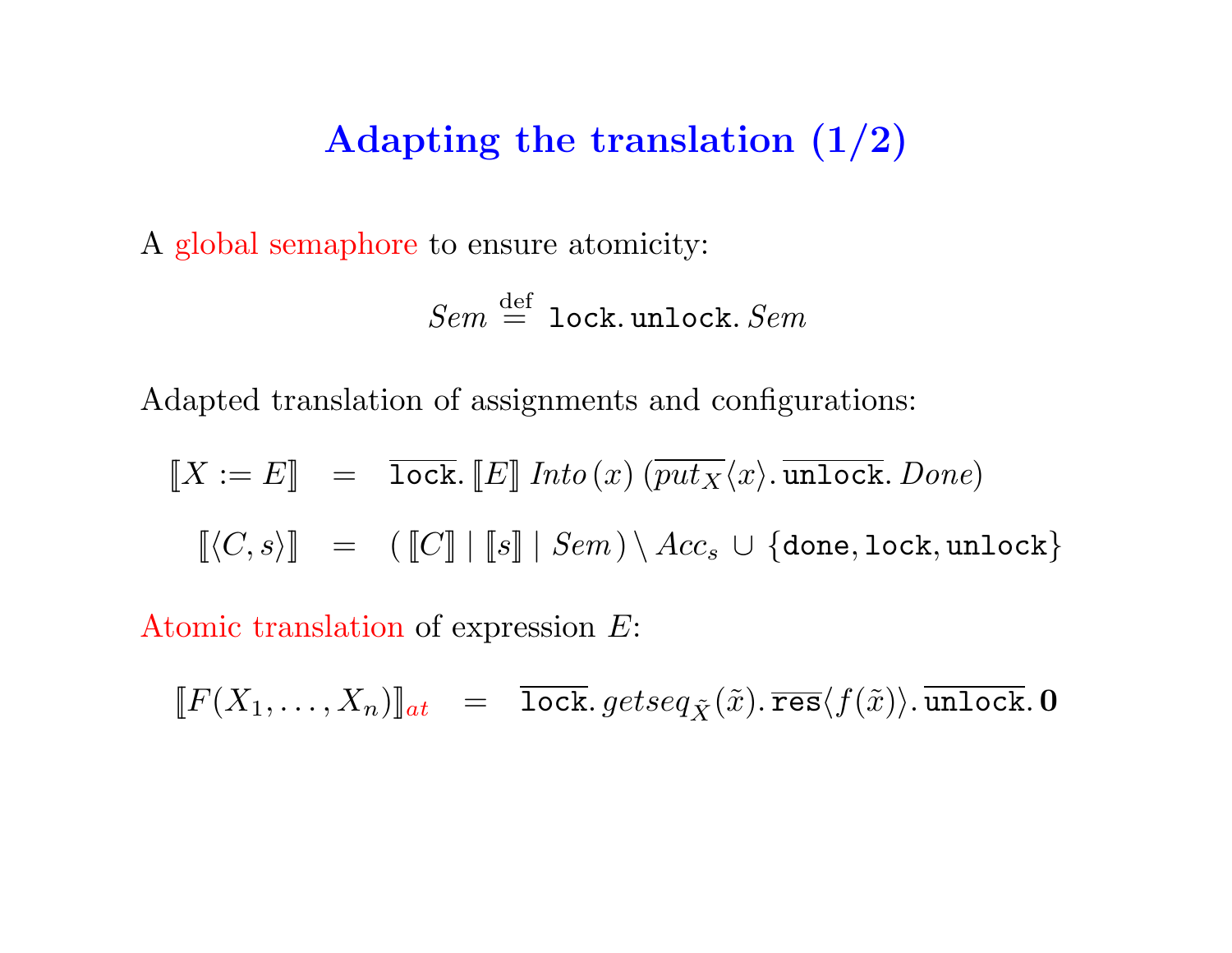### Adapting the translation (2/2)

Adapted translation of conditionals and loops:

 $\begin{array}{lcl} \parallel \!\! ( \texttt{if} \,\, E \,\, \texttt{then} \,\, C_1 \,\, \texttt{else} \,\, C_2 ) \rrbracket & = & \llbracket E \rrbracket_{a t} \,\, \textit{Into} \left( x \right) \,\, ( \texttt{if} \,\, x \,\, \texttt{then} \,\, \llbracket C_1 \rrbracket \,\, \texttt{else} \,\, \llbracket C_2 \rrbracket ) \end{array}$  $[[(\texttt{while } E \texttt{ do } C)]] = W, \text{ where } W \stackrel{\text{def}}{=} [[E]]_{at} \textit{Into}(x)]$ (if x then  $\llbracket C \rrbracket$  *Before W* else *Done*)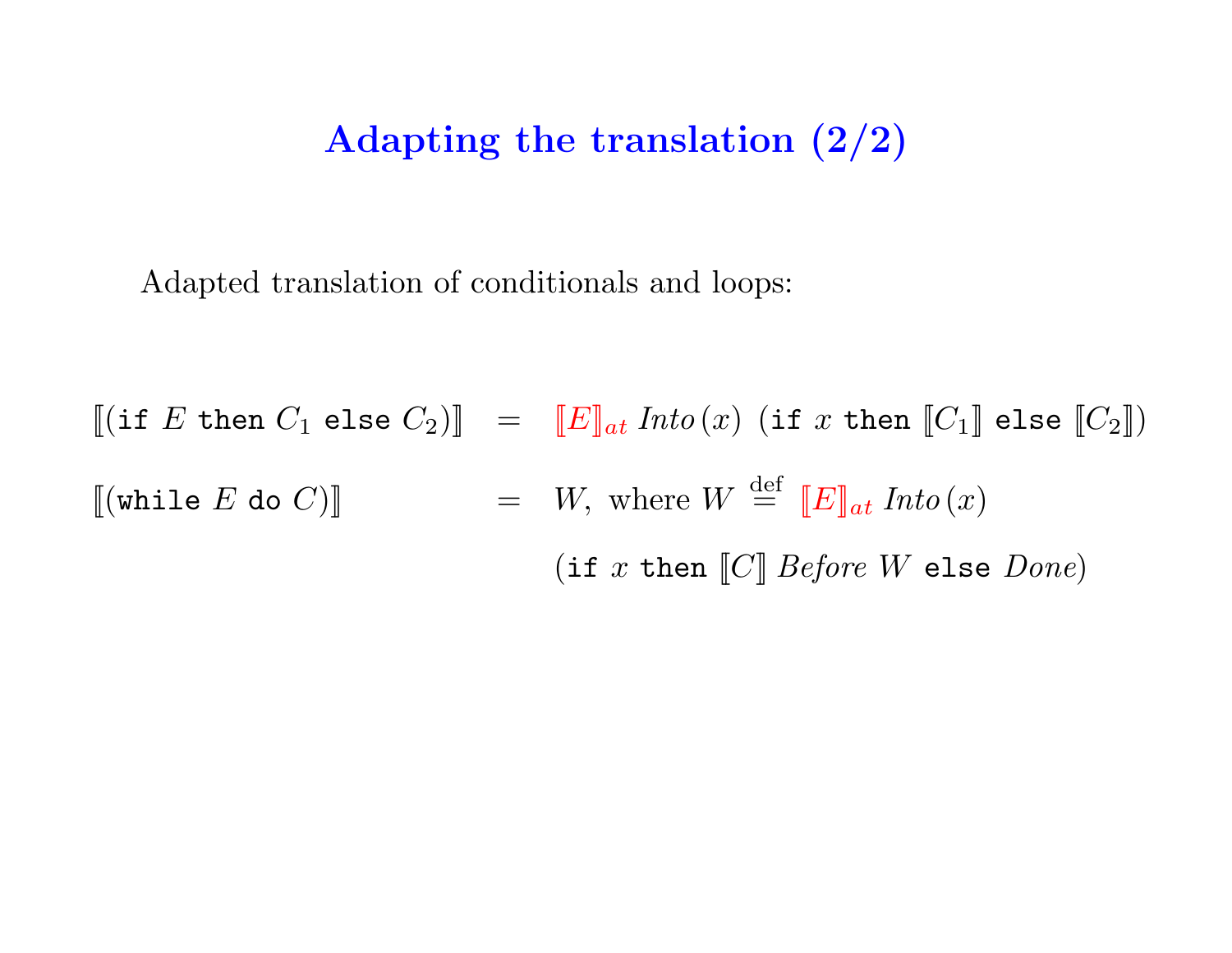#### Security is preserved by the translation

To set an operational correspondence between  $\langle C, s \rangle$  and its image:

 $[[\langle C, s \rangle]] = ([\![C]\!] \ | [s]\!] \ | \ Sem) \setminus Acc_s \ \cup \{done, lock, unlock\}$ 

one needs a means to observe changes performed by  $\llbracket C \rrbracket$  on  $\llbracket s \rrbracket$ .

Observable register  $OReg_X$ :

$$
OReg_X(v) \stackrel{\text{def}}{=} \text{put}_X(x). OReg_X(x) + \overline{\text{get}_X}\langle v \rangle. OReg_X(v) +
$$
  

$$
\overline{\text{lock.}}(\text{in}_X(x).\overline{\text{unlock.}} OReg_X(x) + \overline{\text{unlock.}} OReg_X(x)) +
$$
  

$$
\overline{\text{lock.}}(\overline{\text{out}_X}\langle v \rangle.\overline{\text{unlock.}} OReg_X(v) + \overline{\text{unlock.}} OReg_X(v))
$$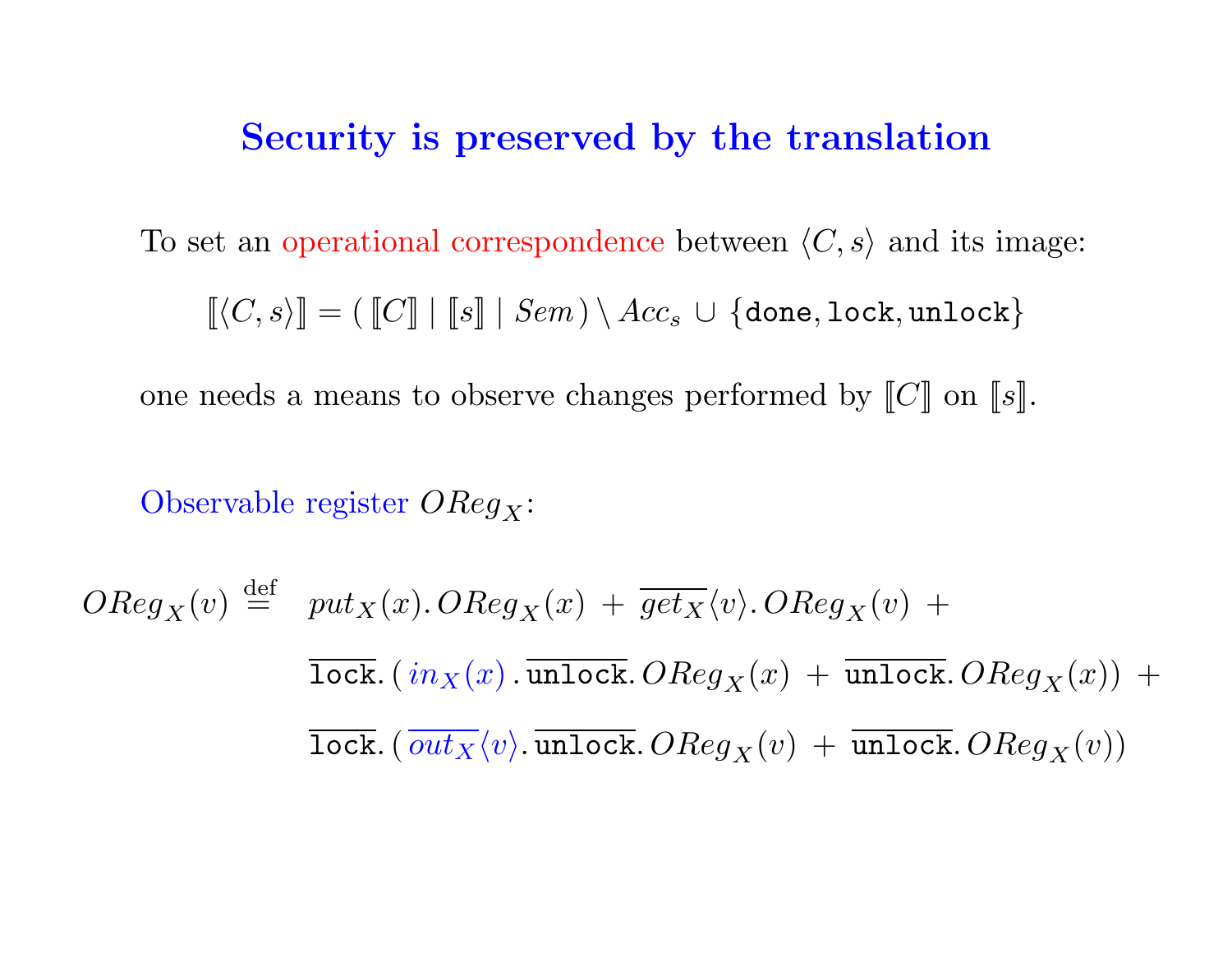#### Operational correspondence

Labelled transitions  $\xrightarrow{inxv}$  and  $\xrightarrow{\overline{out}_X}$  (and  $\xrightarrow{\tau} \xrightarrow{def}$ ) for configurations:

$$
(IN-OP) \xrightarrow{\begin{array}{c} X \in \text{dom}(s) \\ \langle C, s \rangle \xrightarrow{in_X v} \langle C, s[v/X] \rangle \end{array}} (OUT-OP) \xrightarrow{\begin{array}{c} s(X) = v \\ \langle C, s \rangle \xrightarrow{out_X v} \langle C, s \rangle \end{array}}
$$

Transitions are preserved and reflected by the translation:

- 1.  $\langle C, s \rangle \stackrel{\alpha}{\longrightarrow} \langle C', s' \rangle$  implies  $\exists P$ .  $[\langle C, s \rangle] \stackrel{\alpha}{\Longrightarrow} P \approx [\langle C', s' \rangle]$
- 2.  $\langle [C, s \rangle] \stackrel{\alpha}{\Longrightarrow} P$  implies either  $P \approx [\langle C, s \rangle]$  or  $\exists C', s' \.~ P \approx [\langle C', s' \rangle] ~\wedge~ \langle C, s \rangle \stackrel{\hat{\alpha}}{\Longrightarrow} \langle C', s' \rangle.$

Security is preserved:  $C$  secure  $\Rightarrow$   $\llbracket \langle C, s \rangle \rrbracket$  satisfies PBNDC.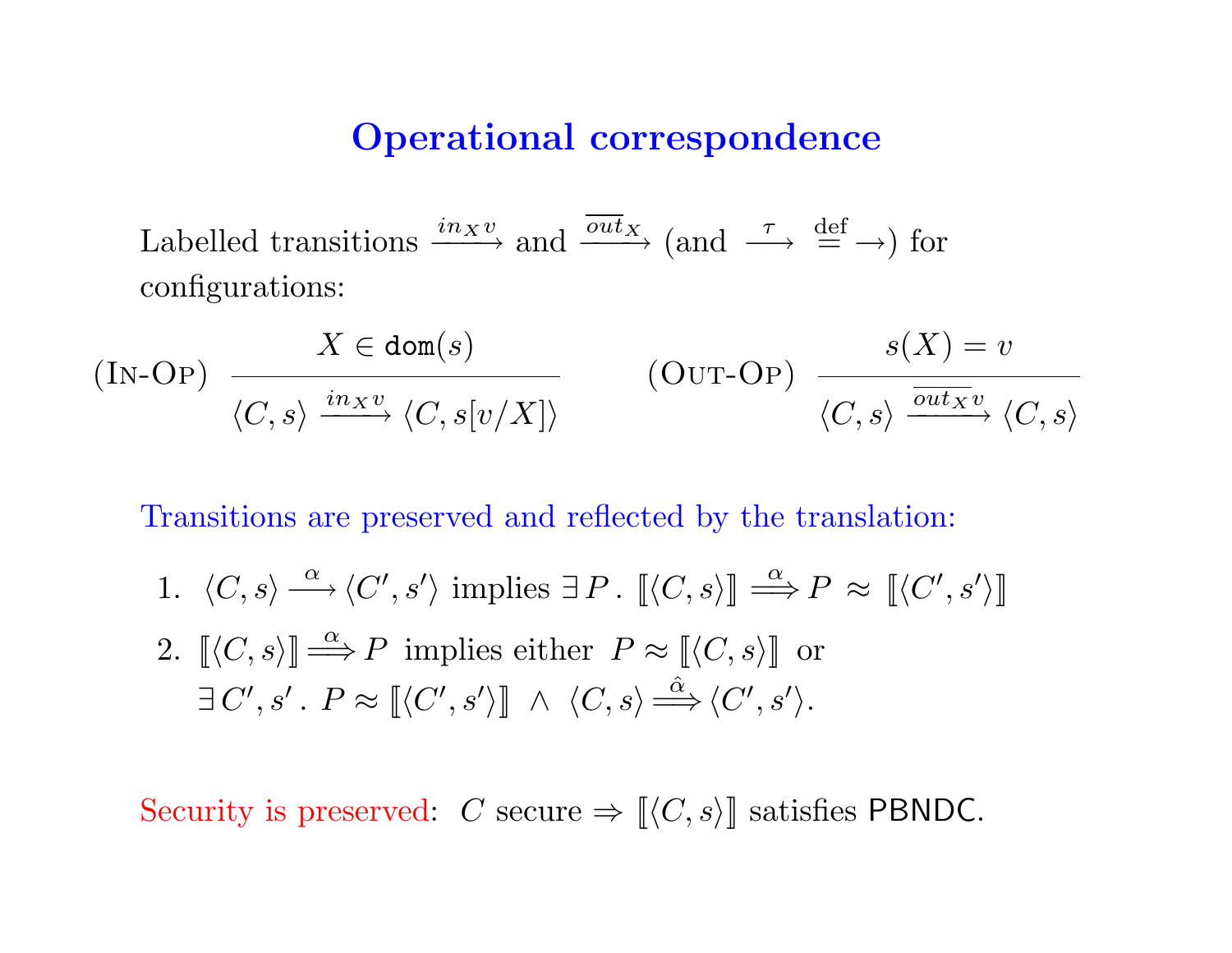#### Types are not preserved by the translation

Consider the program, typable in PARIMP:

$$
C = (X_H := X_H + 1; Y_L := Y_L + 1)
$$

Translation of C:

$$
(\nu d) \left(\overline{\text{lock}}.\left(\nu \text{ res}_1\right)\left(\text{get}_{X_H}(x).\overline{\text{res}_1}\langle x+1\rangle \mid \text{res}_1(z_1).\overline{\text{put}_{X_H}}\langle z_1\rangle.\overline{\text{undock}}.\overline{d}\right) \mid d.\overline{\text{lock}}.\left(\nu \text{ res}_2\right)\left(\text{get}_{Y_L}(y).\overline{\text{res}_2}\langle y+1\rangle \mid \text{res}_2(z_2).\overline{\text{put}_{Y_L}}\langle z_2\rangle.\overline{\text{undock}}.\overline{\text{done}}\right)\right)
$$

Which choice of security levels for channels  $\texttt{lock}, \texttt{uncck}$  and  $d$ ?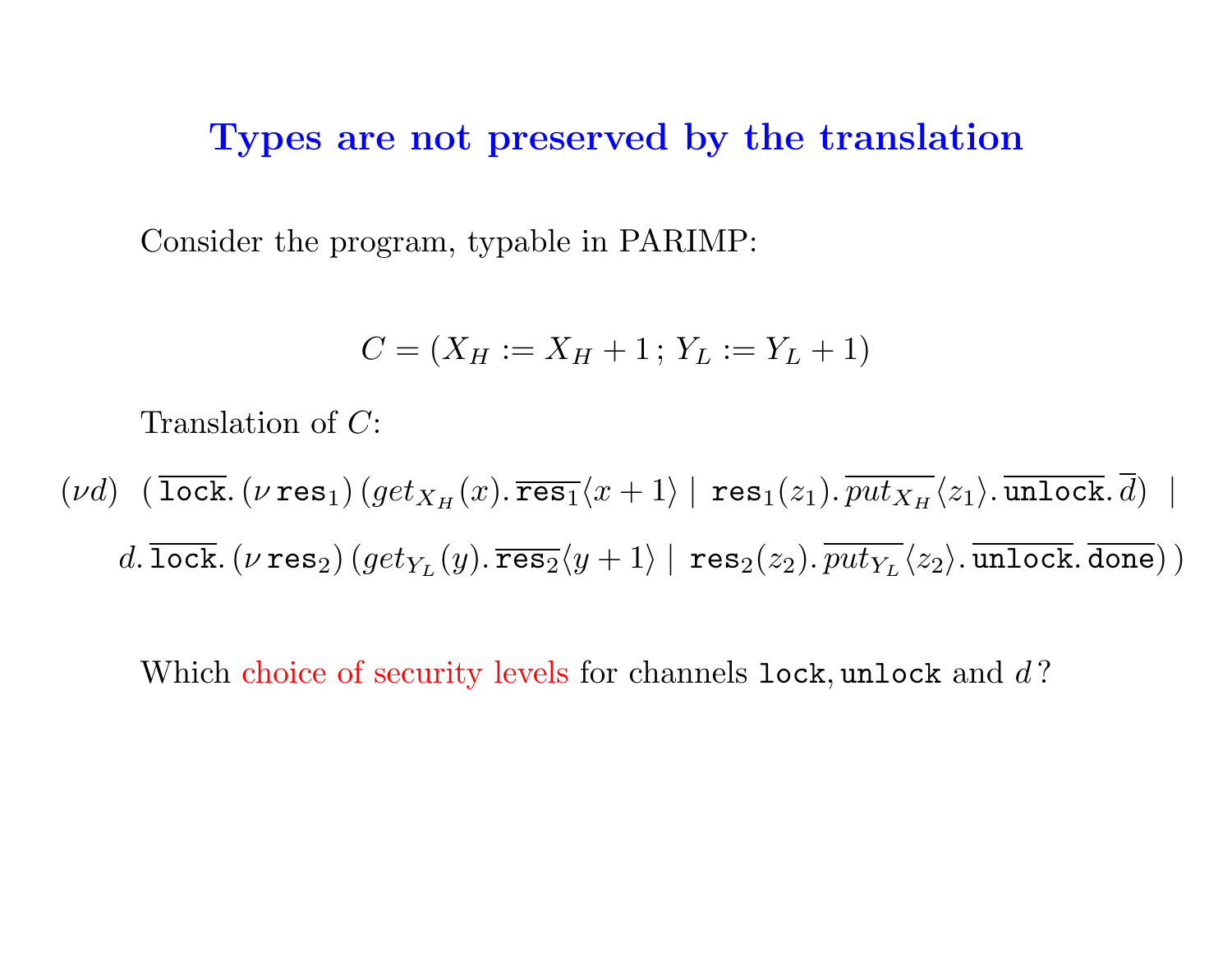# Adapting the type system

Idea: restricted high actions without parameters do not leak information if they are granted to be enabled uniformly in all low-equivalent states.

True for actions lock, unlock: the semaphore is always released after a finite number of steps.

Instead, action done may be prevented by deadlock or divergence:

 $\Rightarrow$  by restricting the use of loops in the source program one may obtain an ad hoc solution.